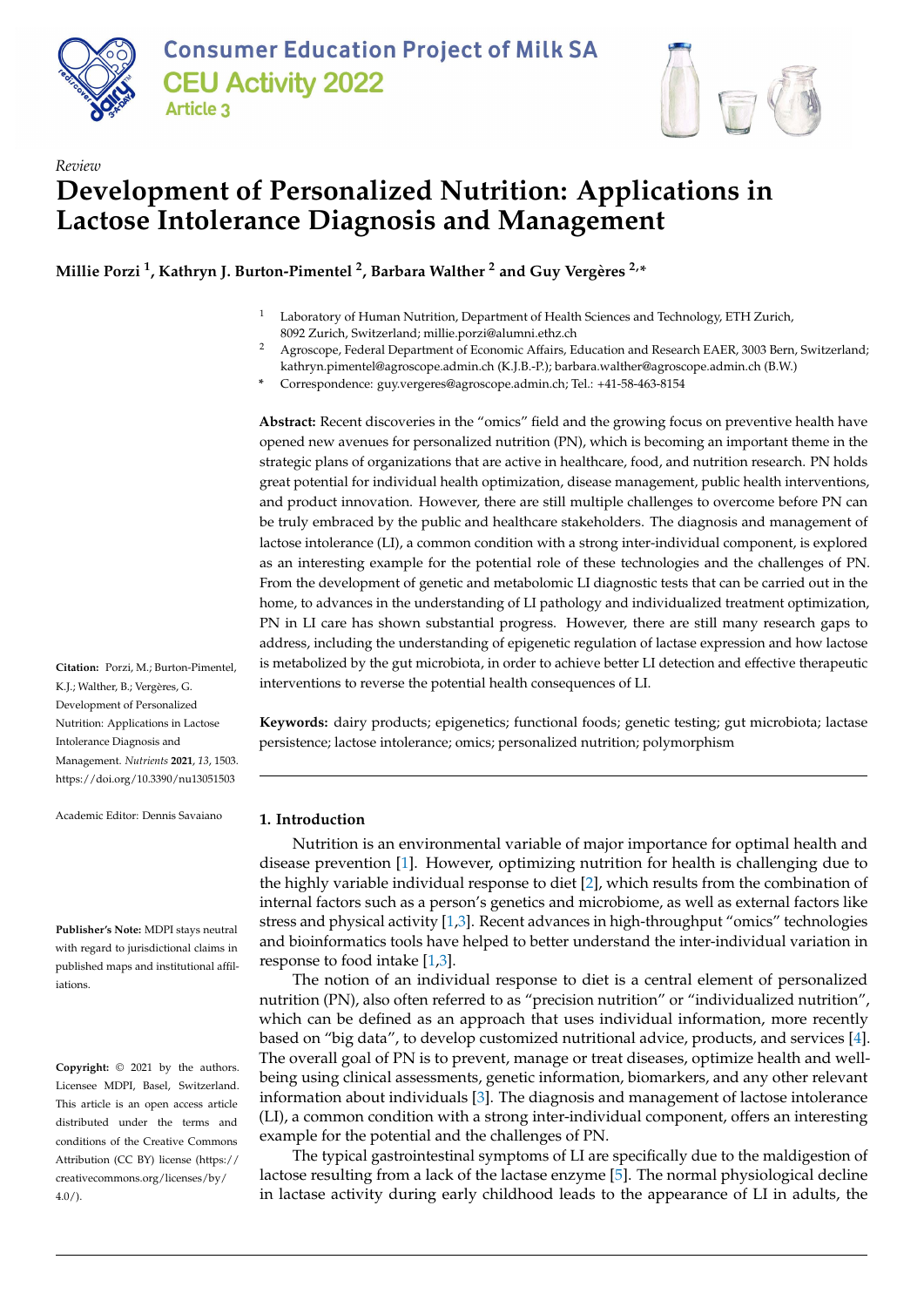lactase non-persistence (LNP) phenotype, due to the inheritance of an autosomal recessive trait [\[6\]](#page-14-5). LNP is the ancestral type and most common phenotype associated with lactase gene expression worldwide, with a global prevalence estimated at 68% [\[7\]](#page-14-6). In contrast, lactase production into adulthood, the lactase persistence (LP) phenotype, is observed in the presence of a gain-of-function mutation and is inherited as an autosomal dominant trait [\[8,](#page-14-7)[9\]](#page-14-8). The LP variant is not evenly distributed worldwide: high frequencies are observed in people from European descent and in populations with a long history of dairying activity [\[10\]](#page-14-9). The spread of farming during the Neolithic period correlates with the occurrence of the LP phenotype in human populations, with the earliest appearance estimated ~8000–9000 years ago in Europeans, ~2700–6800 years ago in African populations, and ~4000 years ago in Middle Eastern populations [\[11](#page-14-10)[,12\]](#page-14-11). This evolutionary process provides anthropological evidence for gene-culture co-evolution, with a positive selection on the LP phenotype in relation to the domestication of dairying animals and consumption of their milk [\[13–](#page-14-12)[15\]](#page-14-13). Indeed, LP would have conferred various selective advantages, including access to a major source of energy to improve nutritional status, but also a largely pathogen-free source of fluids to prevent dehydration in arid environments, and a valuable source of calcium for maintaining bone health [\[11,](#page-14-10)[13,](#page-14-12)[16\]](#page-14-14).

The role of lactose metabolism in human evolution and nutrition is a fascinating case that brings together ancient evolutionary history with recent discoveries on lactase epigenetic regulation, as well as the influence of the gut microbiota on the LI state and novel PN approaches in LI care. In this context, this article aims to review the current approaches used for the diagnostic and management of LI, to investigate the impact of LI on human health focusing on the application of nutrigenomics tools, and to critically discuss how recent development in PN will impact diagnostic tools and therapeutic interventions for LI.

## **2. Lactose Intolerance: Current Clinical Management**

# *2.1. Physiology and Pathophysiology of Lactose Intolerance*

The digestion and metabolism of the disaccharide lactose, requires the hydrolysis of the glycosidic bond connecting its monosaccharides, galactose and glucose, by the enzyme lactase-phlorizin hydrolase, commonly known as lactase, which belongs to the beta-galactosidase family [\[17\]](#page-14-15). The lactase encoding gene (*LCT*) is localized on the long arm of chromosome 2 in position 21 (2q21). On the same chromosome, *MCM6* encodes the minichromosome maintenance complex component 6, a regulatory element that controls the expression of *LCT* [\[5](#page-14-4)[,18\]](#page-14-16). Initially, lactase is synthesized as pre-pro-lactase, which contains a signal sequence that is then cleaved in the endoplasmic reticulum to form pro-lactase. During intracellular transport, pro-lactase becomes N- and O-glycosylated in the endoplasmic reticulum and Golgi apparatus leading to the mature form of lactase, which is then exported and anchored to the apical brush border membrane of the intestinal epithelial cells [\[19\]](#page-14-17).

The lactase enzyme is abundantly present in the proximal part of the jejunum, while its presence progressively declines towards the ileum [\[20\]](#page-14-18). After hydrolysis, galactose and glucose sugars are actively absorbed across the intestinal epithelial cells and transported into the bloodstream to be used as a source of energy (Figure [1\)](#page-2-0). When lactase is absent or deficient, unhydrolyzed lactose is able to reach the terminal ileum and subsequently enters the colon. An excess of undigested and therefore non-absorbable lactose will draw water from the bloodstream into the intestinal lumen via an osmotic effect, causing loose stools or watery diarrhea [\[17,](#page-14-15)[21\]](#page-14-19). Within the large intestine, the undigested lactose is then cleaved into monosaccharides by the colonic microbiota. This bacterial fermentation process forms short-chain fatty acids (SCFAs), such as acetate, propionate, and butyrate. SCFAs can either be used by the intestinal epithelial cells or excreted in the feces. In addition, gases are produced from the bacterial fermentation of lactose, primarily hydrogen  $(H<sub>2</sub>)$ , carbon dioxide  $(CO<sub>2</sub>)$ , and methane  $(CH<sub>4</sub>)$ , which increase intracolonic pressure. All these factors lead to gastrointestinal symptoms including flatulence, bloating, abdominal pain, cramps, and nausea [\[22,](#page-14-20)[23\]](#page-14-21). However, the severity of the symptoms after lactose ingestion depends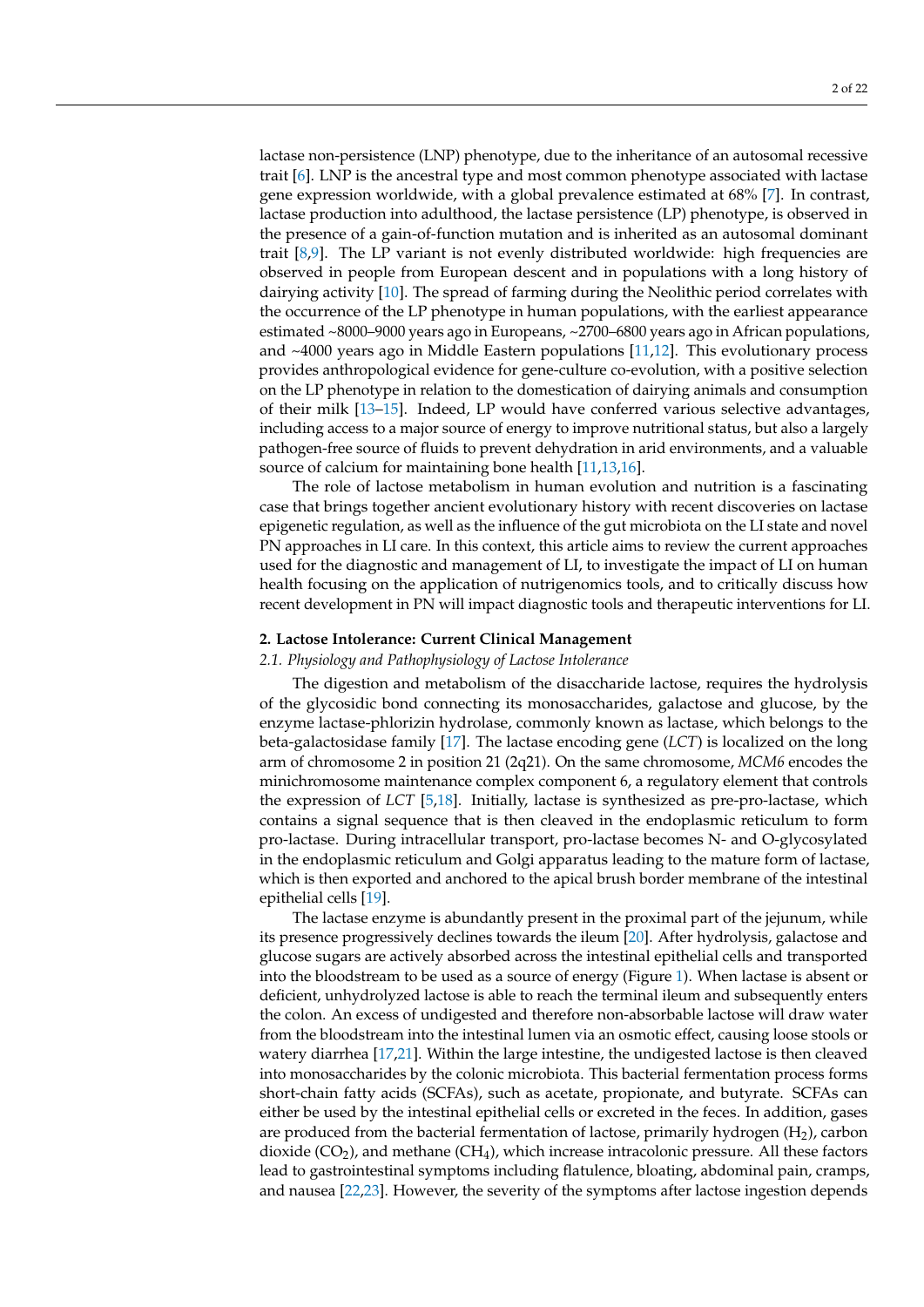<span id="page-2-0"></span>

on the amount of lactose ingested, intestinal transit time, lactase expression, variability of intestinal microbiota, individual sensitivity, and psychological factors [\[21,](#page-14-19)[24\]](#page-14-22).

**Figure 1.** Normal lactose digestion and lactose intolerance.

Currently, the exact prevalence of LI remains unknown, but it is acknowledged that it varies considerably among different ethnic populations [\[21\]](#page-14-19). LP and LNP are determined by assessing genetic polymorphisms associated with LP. At least five single nucleotide polymorphisms (SNPs) occurring upstream of the *LCT* gene have been associated with LP into adulthood: LCT-13910C/T and LCT-22018G/A in populations of European descent, LCT-13915T/G in African and Middle Eastern populations, LCT-14010G/C and LCT-13907C/G in some African tribes [\[10](#page-14-9)[,11](#page-14-10)[,25–](#page-14-23)[27\]](#page-14-24). For the most common SNPs associated with LP in the European population (LCT-13910C/T and LCT-22018G/A), homozygotes (TT and AA) and heterozygotes (CT and GA) are indicative of LP, whereas the wild type (CC and GG) results in LNP [\[28,](#page-14-25)[29\]](#page-15-0). In consequence, homozygous carriers of LCT-13910C/C and LCT-22018G/G are typically found to develop LI. Interestingly, heterozygous carriers of LCT-13910C/T and LCT-22018G/A have shown intermediate enzymatic activity with the occurrence of LI symptoms during situations of stress or with intestinal infections [\[30,](#page-15-1)[31\]](#page-15-2). The currently known SNPs only provide a partial description of the mechanisms involved in the development of LI and the exact process by which the lactase is downregulated in early childhood still remains unclear [\[25,](#page-14-23)[28,](#page-14-25)[32,](#page-15-3)[33\]](#page-15-4).

#### *2.2. Types of Lactose Intolerance*

The complete or partial inability to digest lactose often leads to the same clinical manifestations of LI, though the causes of lactose maldigestion differ. LI refers to a syndrome in which the lactose maldigestion causes an onset of gastrointestinal symptoms including diarrhea, bloating, flatulence, nausea, abdominal pain, and cramps [\[34\]](#page-15-5) (Table [1\)](#page-3-0). It should not be confused with milk or dairy allergies that are characterized by an abnormal immunologic response that can develop into severe life-threatening anaphylaxis [\[35\]](#page-15-6). LI is typically caused by lactase deficiency (LD) which implies a reduced or absent lactase enzyme activity in the small intestinal mucosa. There are three main forms of lactase deficiency: congenital, primary, and secondary. Congenital lactase deficiency (alactasia) is a rare autosomal recessive pediatric disorder associated with an absence of lactase expression in newborns. Primary lactase deficiency (adult-onset hypolactasia) is the condition resulting from the progressive and physiological decline of lactase enzyme activity that typically occurs during childhood. Conversely, secondary lactase deficiency (acquired LI) is induced by small intestine disease or injury such as gastroenteritis, celiac disease, inflammatory bowel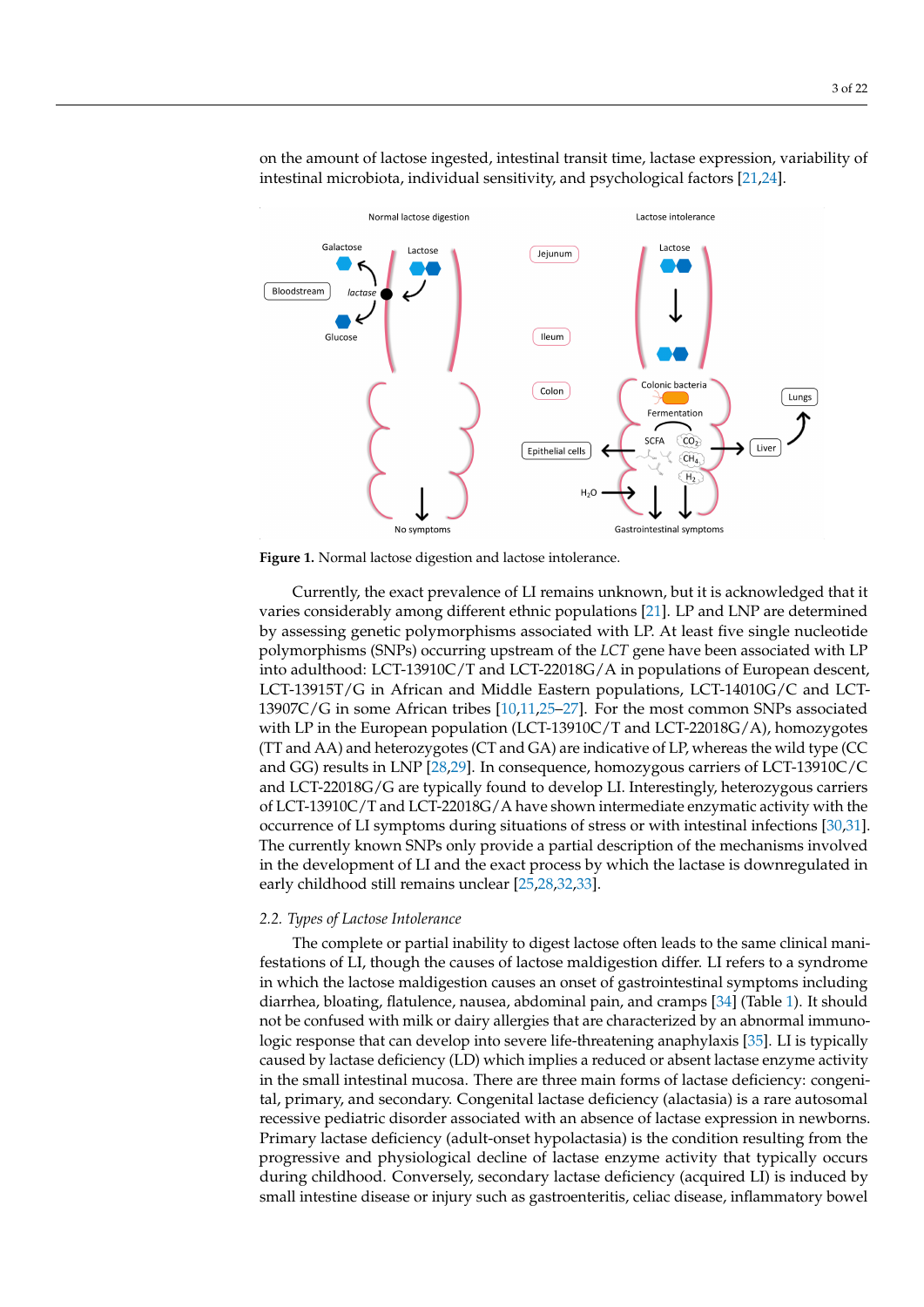many patients with inflammatory bowel disease rather than disease markers (particularly for cases of ulcerative colitis and Crohn's disease that does not involve the small intestine, distal obstruction, or bacterial overgrowth) [\[36,](#page-15-7)[37\]](#page-15-8). Generally, the non-genetic aetiologies of LI can be reversed if the cause can be eliminated.

<span id="page-3-0"></span>**Table 1.** Glossary of terms and definitions used to describe lactose digestion and metabolism [\[7](#page-14-6)[,10,](#page-14-9)[21,](#page-14-19)[34\]](#page-15-5).

| Term                          | Definition                                                    |  |  |
|-------------------------------|---------------------------------------------------------------|--|--|
| Lactose malabsorption         | Failure to digest/absorb lactose due to primary or            |  |  |
|                               | secondary lactase deficiency.                                 |  |  |
| Lactose intolerance (LI)      | Clinical syndrome in which the ingestion of lactose causes    |  |  |
|                               | typical gastrointestinal symptoms such as diarrhea, bloating, |  |  |
|                               | flatulence, nausea, abdominal pain, cramps.                   |  |  |
| Self-reported LI              | Individuals who perceive themselves as being LI without       |  |  |
|                               | medical diagnosis.                                            |  |  |
| Lactase deficiency            | Lack or absence of intestinal lactase enzyme activity.        |  |  |
| Congenital lactase deficiency | Rare genetic disorder in which lactase is already             |  |  |
|                               | absent at birth.                                              |  |  |
| Primary lactase deficiency    | Progressive decline of lactase enzyme activity with age.      |  |  |
| Secondary lactase deficiency  | Reversible condition caused by illness or injury of the small |  |  |
|                               | intestine and resulting in deficiency of intestinal lactase   |  |  |
|                               | enzyme activity.                                              |  |  |
| Lactase non-persistence (LNP) | Most common phenotype associated with lactase gene            |  |  |
|                               | expression worldwide. Characterized by lactase activity       |  |  |
|                               | decline during early childhood.                               |  |  |
| Lactase persistence (LP)      | Phenotype expressed by the continued activity of the lactase  |  |  |
|                               | enzyme throughout adulthood.                                  |  |  |
|                               |                                                               |  |  |

## *2.3. Diagnosis of Lactose Intolerance*

The diagnosis of LI relies in part upon the development of gastrointestinal symptoms resulting from lactose ingestion, not all of which can be assessed objectively and many which overlap with other conditions, notably irritable bowel syndrome in which lactose maldigestion may be accompanied by sensitivity to other fermentable carbohydrates described as FODMAPs (fermentable oligosaccharide, disaccharide, monosaccharide, and polyols) [\[5,](#page-14-4)[38–](#page-15-9)[40\]](#page-15-10). In practice, the diagnosis of LI is usually made on the basis of clinical suspicion supported by the positive response to a dietary challenge such as a trial period of a lactose-free diet [\[41\]](#page-15-11). However, several clinical diagnostic tests are available including blood, breath, and genetic tests, which can confirm a diagnosis even in the absence of gastrointestinal symptoms.

Diagnosis of LI confirmed by a jejunal biopsy for the in vitro assessment of lactase activity [\[42\]](#page-15-12), is regarded as the "gold standard" test for LI diagnosis and can be used to exclude other gastrointestinal conditions. False positives are rare for this method but false negatives may occur due to irregular dissemination of lactase in the intestine. However, this method is almost exclusively used in clinical research because of its high cost, invasiveness, and need for highly specialized equipment [\[5](#page-14-4)[,21\]](#page-14-19). In contrast, the oral lactose tolerance test (LTT) is a minimally invasive metabolic test, which consists in the determination of blood glucose levels at various times, following the administration of an oral overload of lactose  $(25-50 \text{ g})$ . As the digestion of lactose results in an elevation of serum glucose, lactose malabsorption is indicated by a failure in blood glucose level to rise  $\geq 1.1$  mmol/L above the basal value, 60–120 min after lactose ingestion [\[17,](#page-14-15)[21\]](#page-14-19). However, due to individual variability in the gastrointestinal transit time and glucose metabolism, false-positive and false-negative test results are relatively frequent for the LTT, reducing its use in clinical practice [\[43\]](#page-15-13). Alternatively, the lactose hydrogen breath test (HBT) has been widely adopted for the detection of an increase in  $H_2$  in expired air at several time points, after an oral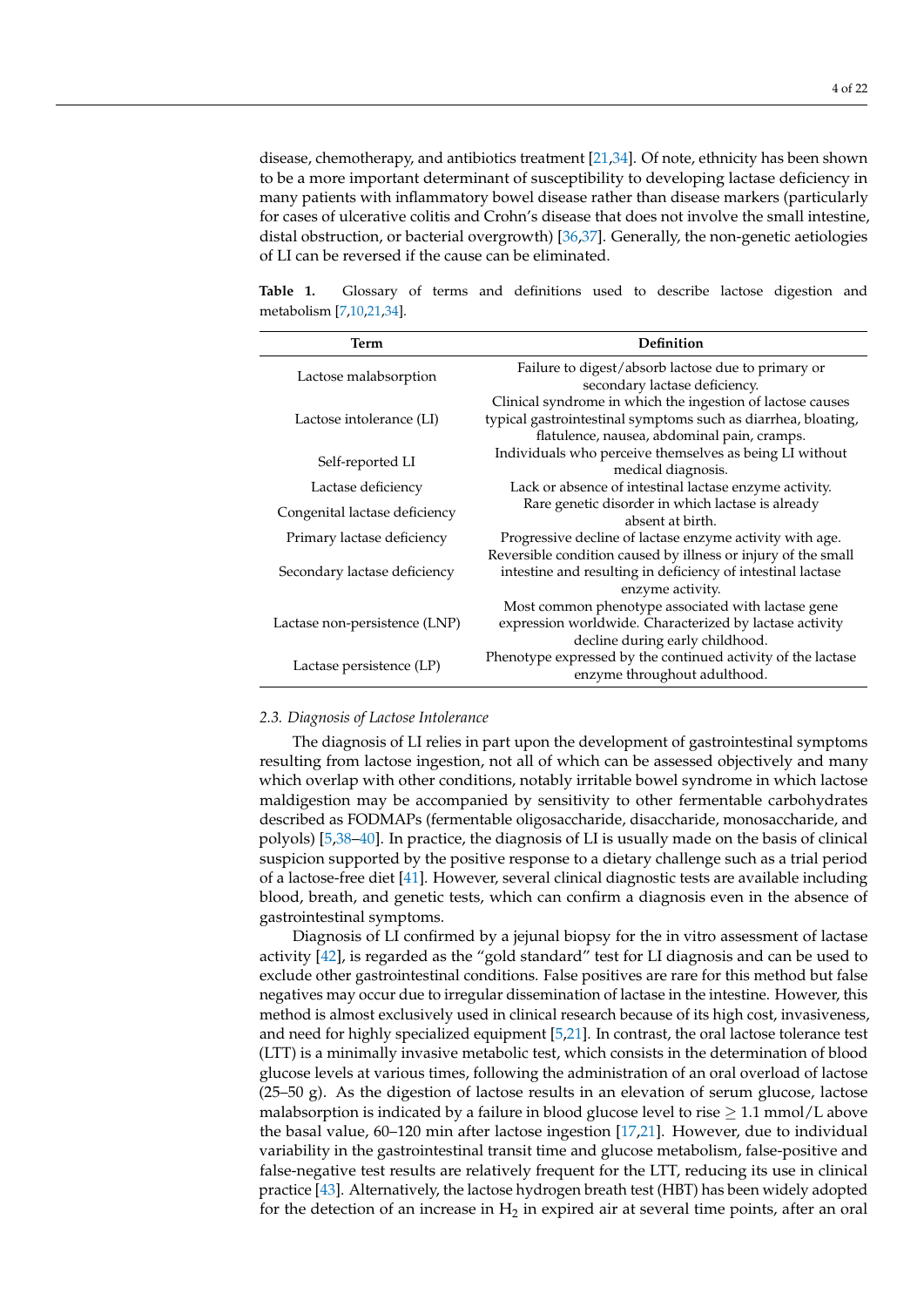lactose challenge (25–50 g).  $H_2$  is produced due to bacterial fermentation of non-digested lactose in the colon and can be indirectly assessed in breath (Figure [1\)](#page-2-0). A rise of exhaled H<sub>2</sub> of  $\geq$ 20 ppm from baseline within 90 min after lactose ingestion is indicative of lactose malabsorption [\[44](#page-15-14)[,45\]](#page-15-15). Even though this test accuracy is influenced by the gut microbiome, relatively high sensitivity and specificity have been reported for HBT, making it the most common type of LI test used today [\[21](#page-14-19)[,43](#page-15-13)[,46,](#page-15-16)[47\]](#page-15-17).

The gaxilose test is a more recent and non-invasive diagnostic test based on oral administration of 4-galactosylxylose (gaxilose), a synthetic disaccharide and structural analogue of lactose. The intestinal lactase hydrolyzes the gaxilose compound into D-xylose, which is then absorbed into the blood and subsequently excreted in the urine. The D-xylose levels in urine or serum can be quantified by colorimetric methods [\[48\]](#page-15-18). Besides its high sensitivity and specificity, the gaxilose test is easy to use, does not require specialized equipment, and only induces minimal subject discomfort [\[49\]](#page-15-19). Genetic testing has also emerged as a less invasive tool for supporting the diagnosis of LI and tests based on the most common SNPs that are linked to LP in the Caucasian population (LCT-13910C/T and LCT-22018G/A) have been developed [\[29\]](#page-15-0). However, the use of these SNPs cannot be applied as a global diagnostic tool, as other polymorphisms that confer LP have been identified in several African and Arabian populations [\[5,](#page-14-4)[10\]](#page-14-9). Moreover, this method may not detect all SNPs associated with LI that exist within multi-ethnic populations [\[10](#page-14-9)[,33](#page-15-4)[,50\]](#page-15-20). Currently genetic tests have a limited role in diagnosing LI in the clinical setting, as none of them achieve perfect sensitivity and specificity and the results do not always correlate with clinical symptoms [\[5\]](#page-14-4).

## *2.4. Management of Lactose Intolerance*

The main treatment options for LI consists in preventing gastrointestinal symptoms by reducing or eliminating the amount of lactose in the diet or by taking oral enzyme replacement therapy. In order to manage their symptoms, people with LI should avoid eating high-lactose foods, such as fresh milk or cream [\[51\]](#page-15-21), while ensuring an adequate intake of nutrients from other foods [\[52\]](#page-15-22). It is also recommended that individuals with LI eat lactose-containing foods together with other foods and that they favor small repeated intakes of lactose over one single meal with a high amount of lactose [\[53\]](#page-15-23). Fermented dairy products like hard cheese, quark, or yogurt are suitable for the majority of individuals with LI [\[54\]](#page-15-24). In fact, most aged hard cheeses naturally contain very little, if any lactose [\[51\]](#page-15-21). Yogurt usually still contains an appreciable amount of lactose, but delivers lactic acid bacteria with beta-galactosidase activity known to improve lactose digestion [\[51,](#page-15-21)[52,](#page-15-22)[55\]](#page-15-25).

It should also be noted that lactose is a common additive in many processed foods, such as frozen meals, sweets, cakes, and sauces [\[53\]](#page-15-23). This so-called "hidden lactose" is used for its texture and flavor enhancing properties. Moreover, lactose is commonly used in the pharmaceutical industry as an excipient for oral medications [\[56\]](#page-15-26). The dose of lactose in oral solid-dosage form is generally small as most pharmaceuticals provide less than 2 g of lactose per day. Nevertheless, alternative medications might be necessary for individuals suffering from severe LI [\[57\]](#page-15-27). Overall, individuals with LI should be aware of these hidden or added sources of lactose and their possible impact on LI symptoms when combined.

To support the management of LI, alternative foods that are naturally lactose-free, such as soy products (e.g., tofu, edamame) and plant-based drinks (e.g., soy, almond, and rice milk) are often recommended as an alternative for high-lactose foods [\[58\]](#page-16-0). In addition, the food industry has developed many "low-lactose" and "lactose-free" products using diverse processes to remove lactose from lactose-rich dairy foods [\[52\]](#page-15-22). Lactose can be physically removed from milk using ultrafiltration or chromatographic separation followed by subsequent hydrolysis of the remaining lactose [\[59\]](#page-16-1). Thus, the sensory properties of lactose-free milk produced are not affected, but this process may also remove some valuable minerals, like calcium [\[60\]](#page-16-2). Alternatively, lactose-free milk can be obtained by enzymatic hydrolysis of lactose to its monosaccharides, glucose and galactose, using microbial betagalactosidase [\[59\]](#page-16-1). This process is known to generate extra sweetness and may also have an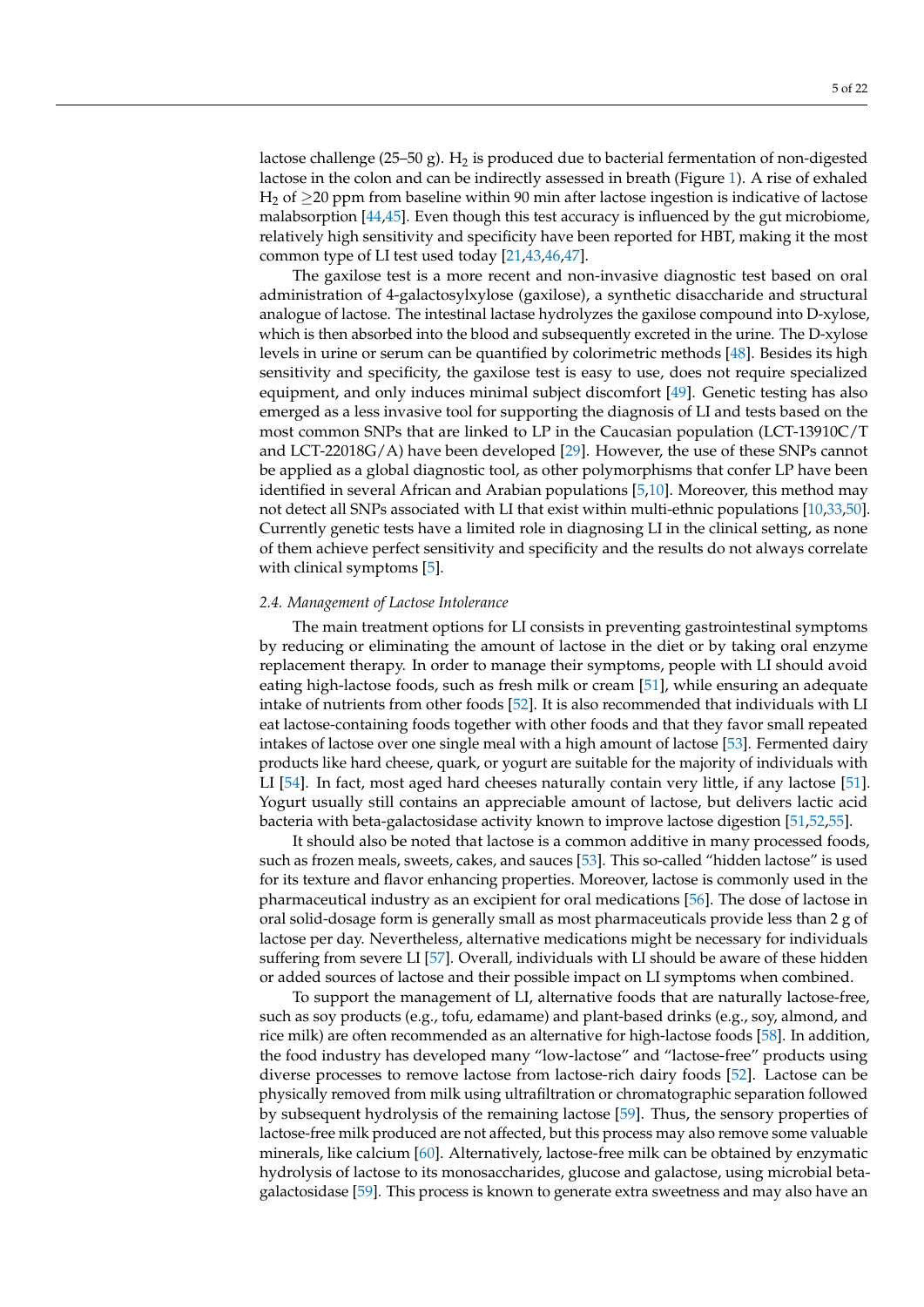impact on the nutritional value of the hydrolyzed milk [\[52\]](#page-15-22). More recently, the use of "A2 milk" has been shown to reduce some of the gastrointestinal discomfort associated with drinking ordinary cow's milk in individuals with LI [\[61\]](#page-16-3). "A2 milk" is a variety of cow's milk containing mostly A2 beta-casein (like human milk, sheep and goat's milk) that does not metabolize to the peptide beta-casomorphin-7 (BMC-7), which is implicated in adverse gastrointestinal effects, including inflammation [\[62\]](#page-16-4). Interestingly, the gastrointestinal symptoms resulting from the ingestion of cow's milk in LI individuals are decreased when milk enriched in A2 beta-casein is consumed in place of regular milk (which contains A1 beta-casein) [\[61\]](#page-16-3). This indicates that the gastrointestinal symptoms due to LI might be confounded by the beta-casein variant present in milk.

Finally, in the case where food-based approaches to manage LI are insufficient or not feasible, lactase enzyme replacements may be taken prior to consuming a lactosecontaining meal [\[63\]](#page-16-5). This therapeutic option uses exogenous lactase for lactose digestion, like the fungal beta-galactosidase tilactase, which may be helpful as an alternative to dietary restriction and thus avoid possible nutritional deficiencies [\[64,](#page-16-6)[65\]](#page-16-7).

## **3. Prolonged Health Implications of Lactose Intolerance**

Many studies have been conducted regarding the pathogenesis, diagnostic, and treatment of LI, but there is limited information on the long-term health consequences related to this dietary intolerance. Health effects of LI are mostly indirect effects related to lactose and dairy products avoidance. Indeed, many individuals with true or perceived LI may choose to withdraw dairy products from their diet, and this may put them at risk of nutrient deficiencies or other health problems. In addition, individuals with self-reported LI often restrict their intake of other food items, especially legumes and dried fruits, due to general concern about bloating and flatulence [\[66\]](#page-16-8). Over time, multiple dietary exclusions may put these individuals at risk of developing malnutrition [\[67\]](#page-16-9).

The exclusion of lactose can have direct consequences on the absorption of other nutrients. For example, lactose enhances the absorption of minerals such as calcium, magnesium, and manganese, which are crucial for bone formation and for energy metabolism [\[68,](#page-16-10)[69\]](#page-16-11). Another important consideration is the health impact of foods used to replace lactose in the diet. One feature of lactose is its relatively low glycemic index that might have a beneficial effect on metabolic health [\[70,](#page-16-12)[71\]](#page-16-13). Therefore, particular consideration should be given when replacing lactose by alternative carbohydrates, such as maltodextrin, which have substantially higher glycemic indices and may consequently impact the glycemic response of some individuals, depending on various person-specific factors [\[70,](#page-16-12)[72,](#page-16-14)[73\]](#page-16-15), as well as potentially inducing effects on the microbiota and microbial metabolites [\[74\]](#page-16-16). In the last few years, maltodextrin has been increasingly used in lactose-free infant formulas, although the effects on human energy metabolism and gut microbiota modulation are still largely unknown [\[75,](#page-16-17)[76\]](#page-16-18).

#### *3.1. Lactose Intolerance and Bone Health*

Dairy products are a readily accessible source of nutrients that are important for promoting bone health, including proteins, vitamins such as vitamin A, B2, B5, B12, K2, and vitamin D, as well as minerals, notably calcium, potassium, magnesium, phosphorus, zinc, and iodine [\[52](#page-15-22)[,77](#page-16-19)[–79\]](#page-16-20). Deficient intake of calcium in LI individuals has been associated with lower bone mineral density  $[80,81]$  $[80,81]$ , raising concern about the risk of osteoporosis and fractures later in life for this population [\[82–](#page-16-23)[84\]](#page-17-0). Consumption of calcium-rich foods such as green vegetables with high calcium bioavailability (e.g., kale, broccoli), as well as calcium fortified foods (e.g., plant-based milk, breakfast cereals) or calcium supplementation (e.g., calcium formate) seem reasonable alternatives for LI individuals who avoid dairy products [\[79](#page-16-20)[,85](#page-17-1)[,86\]](#page-17-2), although no study has yet systematically addressed the efficacy of such approaches on bone markers in this population [\[81\]](#page-16-22). Vitamin D, together with proteins, vitamin K2, potassium, and magnesium, is crucial for calcium absorption and bone mineralization [\[87](#page-17-3)[–89\]](#page-17-4). Recent findings from a Canadian population-based study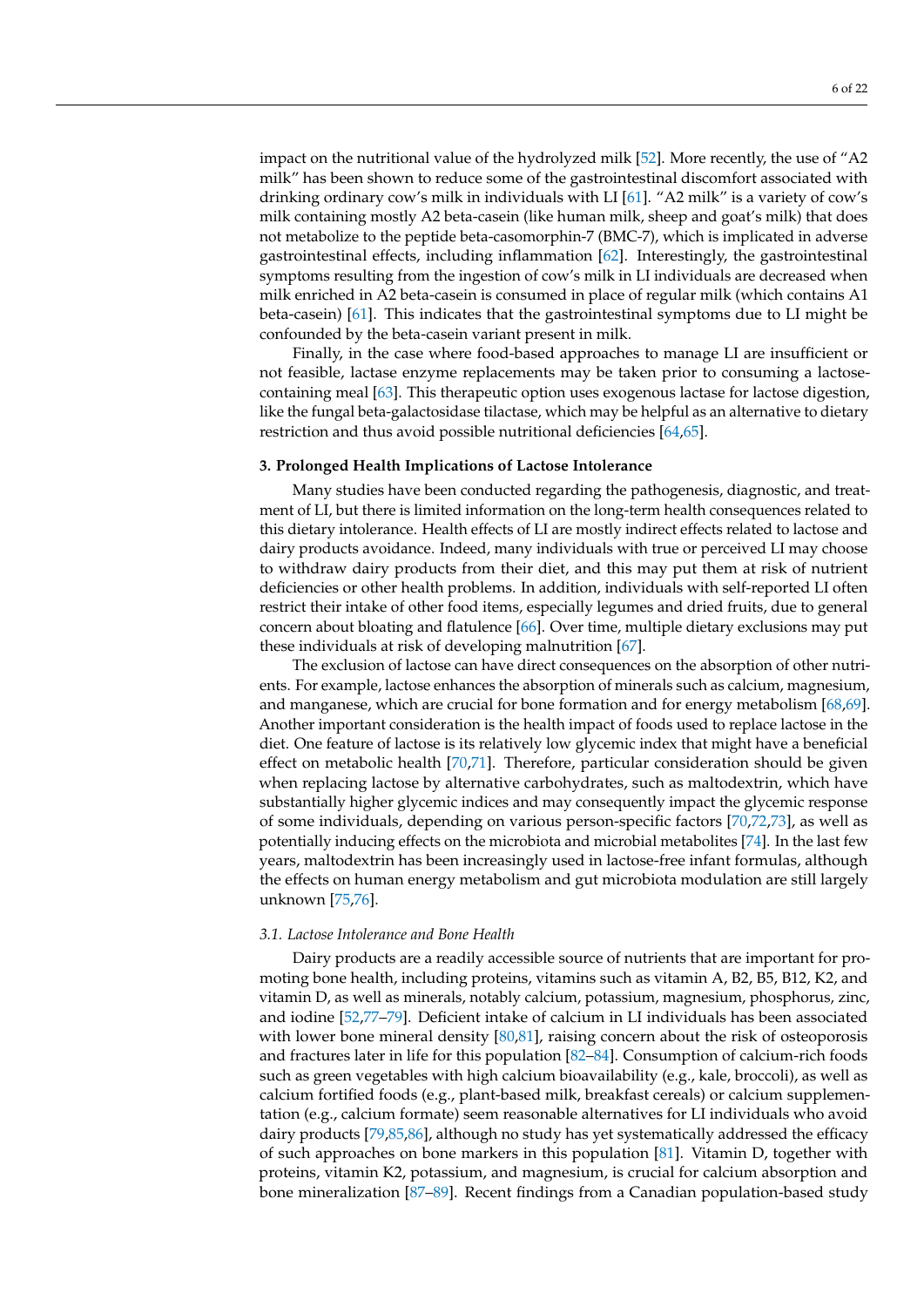showed that LI individuals had lower serum levels of vitamin D, likely due to reduced dairy intake [\[90\]](#page-17-5). Of note, in the United States and Canada fortification of milk with vitamin D is mandatory, whereas in other countries like United Kingdom, Spain, and Australia, this type of fortification is not systematic [\[91\]](#page-17-6). Alternative dietary sources of vitamin D are therefore recommended for individuals with LI, in particular oily fish, eggs, liver, and fortified lactose-free dairy products [\[92\]](#page-17-7).

#### *3.2. Lactose Intolerance and Non-Communicable Chronic Diseases*

Total dairy consumption has been associated with a reduced risk of cardiovascular diseases [\[93](#page-17-8)[,94\]](#page-17-9), but there is still controversy surrounding the optimal diet for cardiac health [\[95,](#page-17-10)[96\]](#page-17-11). Several clinical and epidemiological studies have also suggested that total dairy consumption has a neutral or moderately beneficial effect on the incidence of type 2 diabetes and obesity, although the research evidence remains contradictory due to a great number of intervening factors [\[32](#page-15-3)[,97–](#page-17-12)[100\]](#page-17-13). Interestingly, LI individuals with lower milk and dairy food consumption have been reported to have decreased risk of lung, breast, and ovarian cancers, which may also depend on their specific food habits or other genetic and lifestyle factors [\[101,](#page-17-14)[102\]](#page-17-15). Epidemiological findings have indicated a possible protective effect of total dairy products consumption against colorectal cancer [\[103,](#page-17-16)[104\]](#page-17-17). In addition, Li et al. recently demonstrated an inhibitory role of *Streptococcus thermophilus* on colorectal carcinogenesis via the action of  $\beta$ -galactosidase using in vitro and murine models. These results would support a potential prophylactic use of fermented dairy that contains the bacterium in colorectal cancer prevention [\[105\]](#page-17-18). Nevertheless, the role of fermented and non-fermented dairy products consumption in cancer development remains controversial [\[99](#page-17-19)[,106](#page-17-20)[,107\]](#page-17-21).

# *3.3. Lactose Intolerance and Colonic Health*

In the context of the emerging role of the gut microbiota in health, the notion of "colonic adaptation" via regular lactose consumption of dairy products that implies a change in the composition and functionality of the intestinal microbiota [\[108–](#page-17-22)[110\]](#page-18-0), suggests that lactose may have prebiotic properties [\[111,](#page-18-1)[112\]](#page-18-2) and associated health qualities. Indeed, progressive and regular lactose ingestion in individuals with LNP may increase the concentration and fermentation capacity of colonic bacteria that are then able to ferment lactose without  $H_2$  production, possibly leading to symptomatic improvements in LI [\[20](#page-14-18)[,22](#page-14-20)[,113,](#page-18-3)[114\]](#page-18-4), though the broader impact of these changes on health are less well-defined.

# **4. Application of "Omics" Tools to Research on Lactose Intolerance**

By facilitating the study of the complex interactions taking place between the cellular machinery and nutrients [\[9\]](#page-14-8), the advances in bioinformatic tools and high-throughput "omics" technologies, in particular, genomics, epigenomics, metabolomics, and metagenomics, have contributed to a better understanding and management of LI.

## *4.1. Application of Genomics for Genetic Testing of Lactase Persistence*

The field of nutrigenetics analyses polymorphism frequency in a given population and provides information related to the metabolic response to nutrients for each individual genotype [\[115\]](#page-18-5). Today, only a small proportion of genetic tests are carried out by healthcare practitioners who play an essential role in translating and integrating this information into personalized healthy eating advice for their patients [\[4](#page-14-3)[,116\]](#page-18-6). The test for polymorphisms in regulatory sequences of the *LCT* gene is clinically available in Europe for two common polymorphisms, LCT-13910C/T and LCT-22018G/A, associated with LP in the European population [\[29,](#page-15-0)[43\]](#page-15-13). However, the use of these SNPs cannot be applied as a global diagnostic tool, given that a total of twenty-three LP variants have currently been identified in the *MCM6* gene in distinct geographic regions and population groups [\[5,](#page-14-4)[10,](#page-14-9)[43](#page-15-13)[,117\]](#page-18-7). Moreover, the available genetic test may not detect all SNPs associated with LI that exist within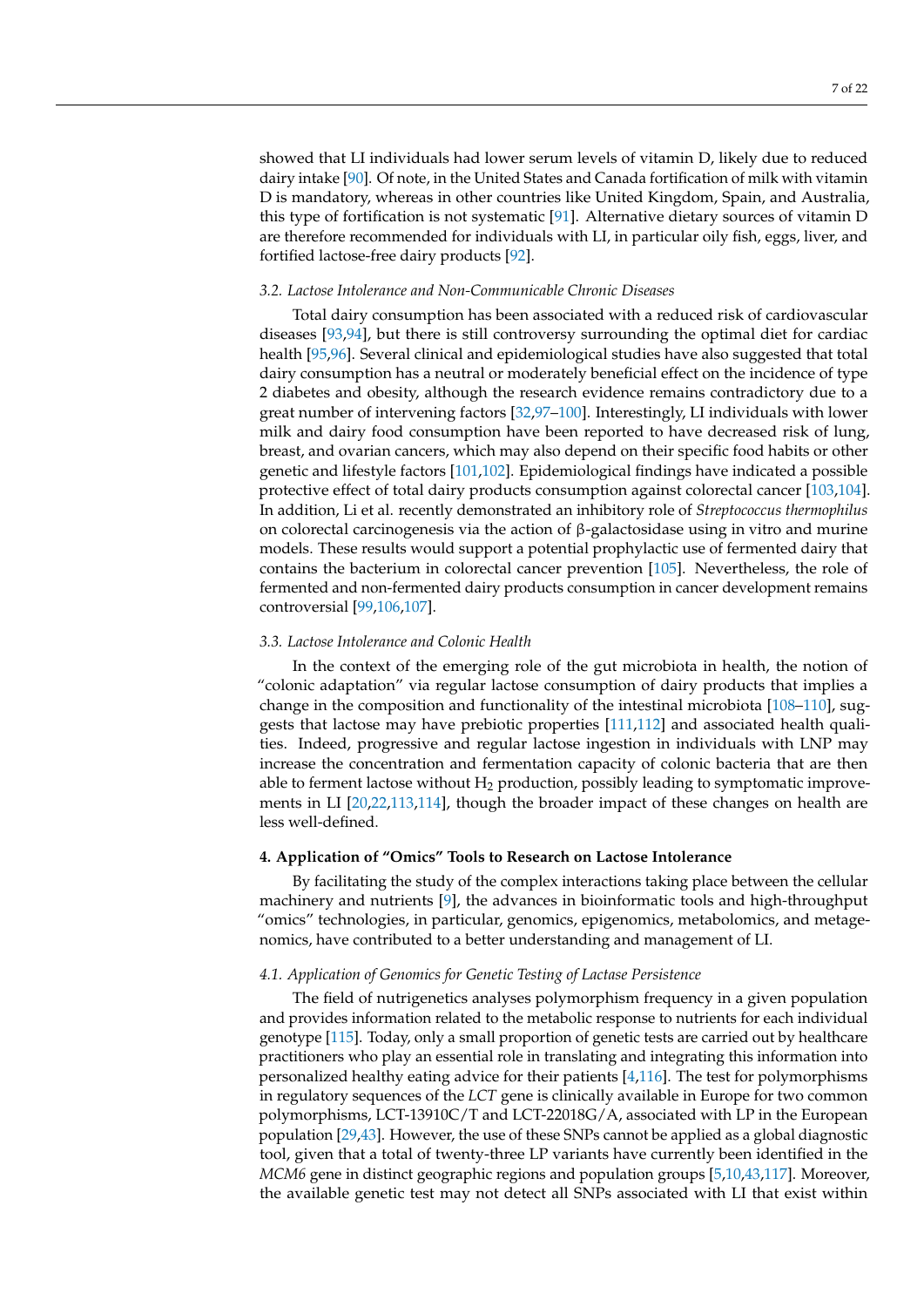the increasingly multi-ethnic European populations [\[10](#page-14-9)[,33](#page-15-4)[,50\]](#page-15-20). Table [2](#page-7-0) illustrates the variability in allele distribution of four major *MCM6* polymorphisms in selected countries and populations.

<span id="page-7-0"></span>**Table 2.** Frequencies of various lactase persistence alleles in the *MCM6* gene in selected countries/populations.

| <b>Country or Population</b> | <b>Alleles</b> | Frequency $(\% )$ | Reference          |
|------------------------------|----------------|-------------------|--------------------|
| Sweden                       | LCT-13910C/T   | 73.7              | [118]              |
| Estonia                      | LCT-13910C/T   | 51.4              | $[119]$            |
| Saudi Arabia                 | LCT-13915T/G   | 59.4              | [120]              |
| Jordan                       | $LCT-13915T/G$ | 39.1              | [26]               |
| Tanzania                     | LCT-14010G/C   | 31.9              | [11]               |
| Kenya                        | $LCT-14010G/C$ | 27.6              | [19]               |
| Ethiopia (Afar)              | LCT-13907C/G   | 20.0              | $\lceil 26 \rceil$ |
| Sudan (Afro-Asiatic Beja)    | LCT-13907C/G   | 20.6              | [11]               |

A growing number of specialized companies are offering the public access to genetic and nutrigenetic information, via direct-to-consumer genetic testing (DTC-GT), without need for an intermediary health professional [\[121\]](#page-18-11). DTC-GT is advertised as a new tool for consumers who wish to investigate their genetic susceptibility and for those in search of tailored nutritional recommendations [\[122\]](#page-18-12). These tests are sold online, directly to consumers, and for home use. Usually, the company selling the test provides a sample collection kit (saliva or cheek swab), the collected sample is then sent for analysis by post, and the results are finally delivered to the consumer by post or via an online account. Along with providing information on the risk of monogenic disorders such as LI, DTC-GT providers often market and sell personalized meal plans, dietary supplements, or exercise programs [\[122\]](#page-18-12). However, the interpretation of genetic data is complex and contextdependent, and there is concern about potential errors associated with misinterpretation of results, that in the case of LI could lead to dietary restrictions that may be unnecessary or incorrectly applied in the absence of tailored advice from a health professional [\[123](#page-18-13)[,124\]](#page-18-14).

Self-reported LI prevalence rates vary from 8 to 20% depending on the population group analyzed [\[66](#page-16-8)[,125\]](#page-18-15). However, the correlation between self-reported LI and objective laboratory tests was found to be low [\[21,](#page-14-19)[66\]](#page-16-8). Self-perceived LI symptoms usually drives consumers' food choices and lactose avoidance [\[53\]](#page-15-23). Up to 40% of the companies providing DTC-GT propose LI in their catalogue, making it one of the most investigated nutrigenetic traits [\[121\]](#page-18-11). Nevertheless, for the majority of DTC-GT companies, the genetic variant being tested is either not mentioned or presented with ambiguous nomenclature [\[121\]](#page-18-11). Since the nutrigenetic DTC-GT is not yet specifically regulated, the validity of these tests have been questioned regularly in the literature [\[122](#page-18-12)[,126\]](#page-18-16). Indeed, a recent study showed a high false positive rate (40%) in genetic results, mainly in cancer-related genes, analyzed by DTC-GT [\[127\]](#page-18-17). DTC-GT reports relative to LI are not easy to interpret and it is generally difficult to assess their scientific reliability [\[121,](#page-18-11)[122\]](#page-18-12). The impact of LI false positive test results on consumer's dietary perceptions and health decision-making could be far-reaching, with potential unnecessary avoidance of all dairy products and possible adverse nutritional outcomes without proper medical monitoring [\[125\]](#page-18-15). Therefore, it is crucial that DTC-GT companies provide accurate and accessible information about analytical sensitivity and specificity, as well as clearly stating which LCT gene variant has been tested to facilitate interpretation of the results and ensure consumer protection.

#### *4.2. Epigenetics of Lactase Regulation over the Lifespan*

Besides the genetic inheritance of *LCT* gene variants, some epigenetics processes are also involved in *LCT* regulation [\[117\]](#page-18-7). The progressive decline of lactase production throughout childhood and the development of LI into adult life in LNP individuals may be related to epigenetic aging [\[19\]](#page-14-17). Recent findings by Labrie et al. have shown that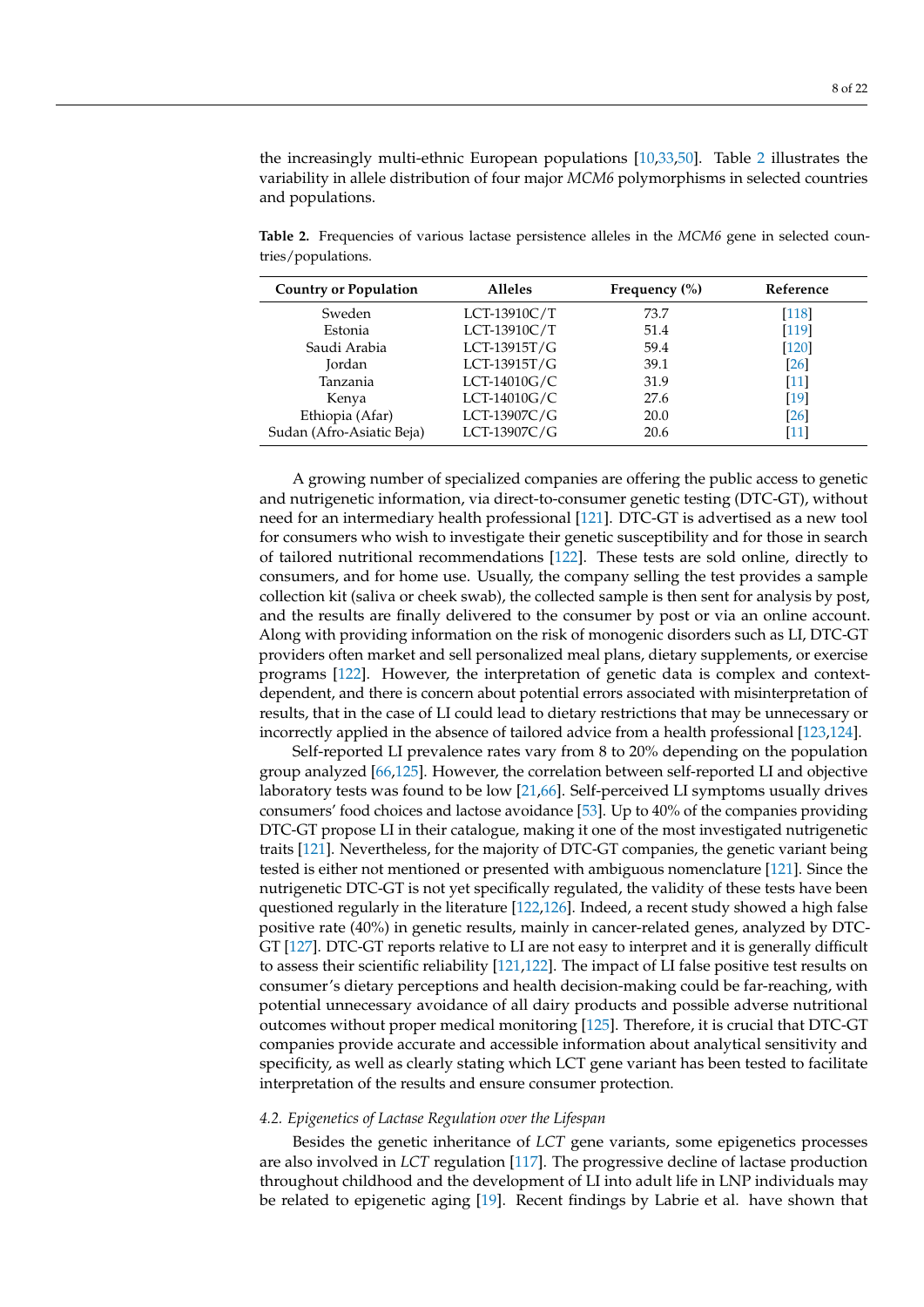the accumulation of epigenetic modifications altering lactase expression, such as DNA methylation, in aging cells, is dependent on the genetic variants regulating expression of the *LCT* gene [\[128\]](#page-18-18). By definition, DNA methylation is the addition of a methyl group to the cytosine base of DNA and is usually associated with the repression of gene expression. Using an epigenome-wide approach, Leseva et al. recently identified a position in the *LCT* promoter at which methylation levels were associated with the genotype at -13910C/T, the persistence or non-persistence phenotype and lactase enzymatic activity, higher methylation being associated with lower lactase activity [\[129\]](#page-18-19). These authors concluded that combining this epigenetic information with genetic information increases the predictive power of the data for identifying LI. Interestingly, Labrie et al. showed that LNP individuals display accumulation of methylated cytosines in both the *MCM6* and *LCT* genes, which results in poor *LCT* expression and the development of LI symptoms with age, whereas LP individuals were not susceptible to this age-related epigenetic modification [\[128\]](#page-18-18). Further findings of the same research group also showed that the changes in DNA methylation at the *LCT* promoter were correlated with lactase-mRNA levels found in intestinal cells. In fact, they observed a significant decrease of lactase-mRNA with age in LNP but not in LP individuals. Finally, an additional epigenetic modification of histone proteins, known to alter the chromatin structure and therefore the DNA accessibility, was described by these researchers [\[128\]](#page-18-18). This histone modification may also contribute to *LCT* gene repression in LNP individuals. Collectively, these recent findings improve the understanding of the combination of genes and epigenetic factors in the development of LI over time.

Surprisingly, only limited information is available regarding the mechanisms that regulate the decrease in lactase activity associated with weaning. Studies in rats have shown that this process is due to a decrease in transcription levels of the gene coding for lactase-phlorizin hydrolase (LPH) [\[130\]](#page-18-20) (the rodent enzyme that hydrolyzes lactose) and that this process is not affected by the termination of milk ingestion [\[131\]](#page-18-21). Rossi et al. also proposed a transcriptional regulation of lactase activity after weaning in humans and they provided evidence for additional regulation at the post-translational level though the precise mechanisms still need to be elucidated [\[132\]](#page-18-22). The recent breakthroughs in epigenetics thus pave the way for further research in the regulation of lactase activity during the weaning process in infants.

#### *4.3. Metagenomics, Lactose Intolerance, and the Gut Microbiota*

Advances in sequencing technologies have led to new insights on how dietary pattern can influence the population, structure, and dynamics of the gut microbiota [\[133\]](#page-19-0). It has also supported understanding of how the homeostatic equilibrium of the gut microbiota contributes to the host metabolic functions and health status [\[134\]](#page-19-1), as well as its known role in offering resistance against colonization by exogenous pathogens [\[135\]](#page-19-2). On the one hand, the interactions between dietary components and the gut microbiota generate many health benefits for the host (symbiosis), including the ability to utilize lactose and other carbohydrates, which cannot be metabolized in the small intestine. On the other hand, imbalances in the composition and activity of the gut microbiota (dysbiosis) may differentially influence the susceptibility of individuals to develop chronic metabolic diseases or immune-related disorders, as well as contributing to the generation of LI symptoms [\[136\]](#page-19-3). In LNP individuals, non-digested lactose may be fermented by commensal colonic bacteria to different metabolites including SCFAs, which can be used as an energy source for intestinal epithelial cells and enhance the gut epithelial barrier function [\[136\]](#page-19-3). A low carbohydrate fermenting capacity of the colon is implicated with the occurrence of diarrhea [\[137,](#page-19-4)[138\]](#page-19-5), while a larger number of colonic bacteria, i.e., a higher lactose fermentative capacity, may contribute to the reduction of LI symptoms [\[139\]](#page-19-6).

Recent findings have shown that prebiotics, such as galacto-oligosaccharides (GOS), could contribute to alleviating LI symptoms by acting as a substrate for specific commensal colonic bacteria, especially *Lactobacillus* and *Bifidobacterium* populations, that are capable of fermenting GOS and lactose [\[140,](#page-19-7)[141\]](#page-19-8). The stimulation of the growth and activity of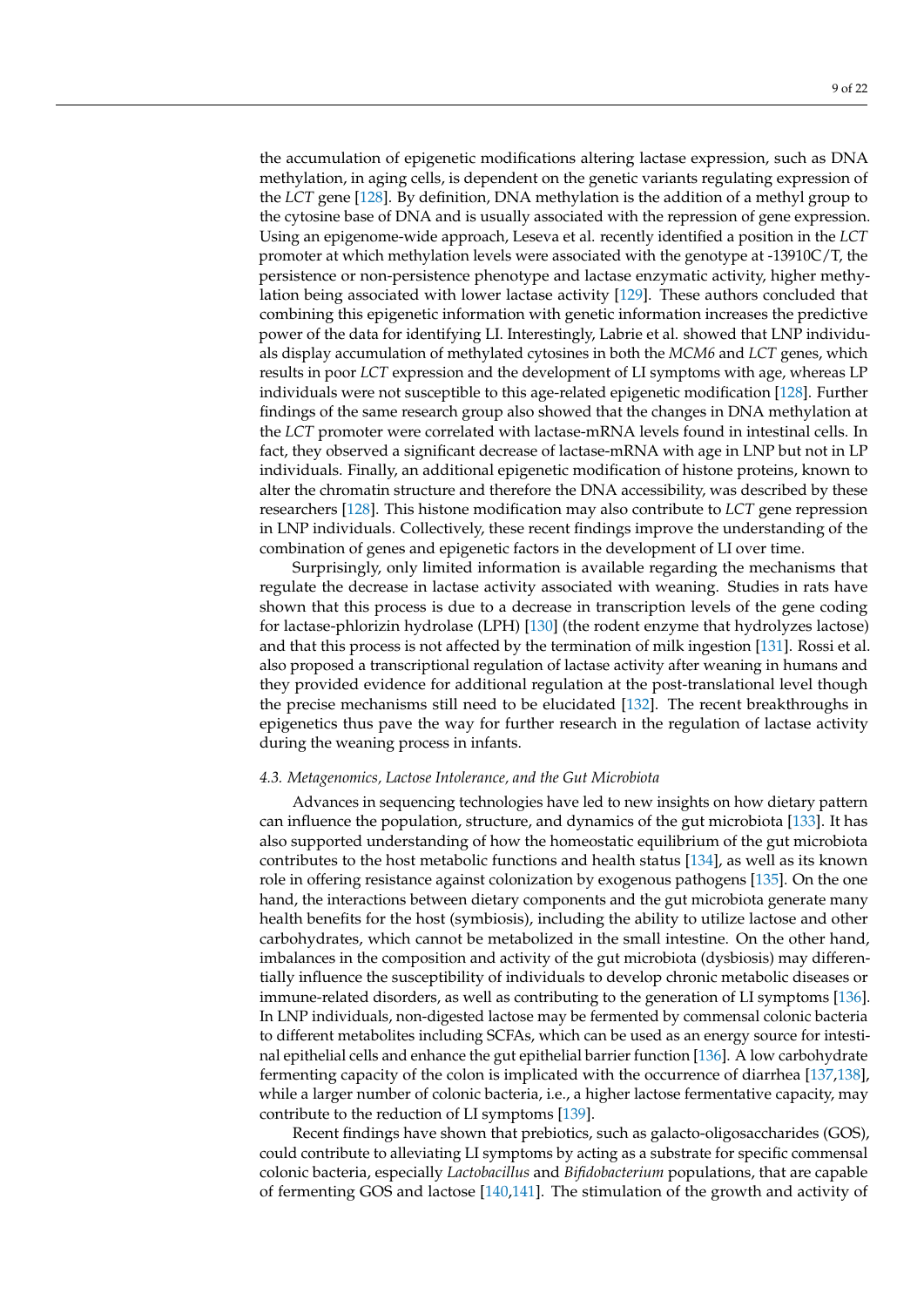lactose-metabolizing colonic bacteria by GOS has been found to increase the fermentation of lactose into glucose, galactose, and SCFAs [\[142\]](#page-19-9). There is some evidence that this "colonic adaptation" reduces gas production in the large intestine and could potentially improve lactose digestion and tolerance [\[22,](#page-14-20)[140,](#page-19-7)[141](#page-19-8)[,143\]](#page-19-10). The developments in functional metagenomics have also helped to better understand the functionality and mode of action of probiotics. The latter are live microorganisms, typically bacteria and yeasts, that confer specific health benefits and are considered as nutritional therapeutic tools to promote the balance of gut microbiota, improve digestion, and support the immune system [\[144\]](#page-19-11). Certain probiotic strains, such as *Lactobacillus acidophilus* (used in yogurt), present a betagalactosidase hydrolytic activity, which enhances intestinal lactose metabolism and may consequently alleviate LI symptoms [\[65](#page-16-7)[,145\]](#page-19-12). Additionally, a recent study has found that the ingestion of a combination of different probiotic strains with beta-galactosidase activity induces more effective intestinal lactose digestion, helping to reduce LI symptoms [\[146\]](#page-19-13). Future approaches could include the development of "designer" symbiotic products containing both probiotics and prebiotics selected to improve lactose digestion based on the individual gut microbiota signatures [\[22\]](#page-14-20). In such synbiotics, the prebiotic compound could selectively improve the survival of the probiotic organism and promote the growth of commensal bacteria required for a healthy gut microbiota.

## *4.4. Current and Future Perspectives of Nutritional Metabolomics*

The recent progress in metabolomics tools have enabled nutritional studies to exploit the method to identify dietary biomarkers and metabolites present in biological fluids following a dietary intervention [\[147\]](#page-19-14). With time, metabolomics may become a standard approach to measure dietary exposure, as it is a more reliable and objective method than traditional tools, such as food diaries [\[148\]](#page-19-15). Metabolic profiling can also offer insights on the metabolism of dietary components to, ultimately, improve understanding of the relationship between diet and health. Metabolomics has recently been used to measure serum lactose concentrations following dairy intake [\[149\]](#page-19-16); although the intestine does not contain transporters for disaccharides, traces of lactose could be measured postprandially in human blood and urine, allowing more thorough investigation of lactose metabolism and nutrient transport processes. In combination with nutrigenetics, metabolomics can additionally provide valuable information about individual dietary responses in relation to specific polymorphisms [\[150,](#page-19-17)[151\]](#page-19-18). Indeed, in our group, an untargeted metabolomics analytical strategy in the postprandial serum and urine samples of healthy men having ingested dairy products supported the identification of galactitol and galactonate, two metabolites produced in increased amounts by hepatic galactose metabolism in response to lactose ingestion in LP but not LNP individuals [\[152\]](#page-19-19). This observation led to the proposition that these metabolites could be used in the development of novel non-invasive lactose digestion tests to help screen for LI.

Overall, metabolomics offers a unique opportunity to understand the specific metabolic and health effects of diet on the individual, and as such is a powerful tool for the development of PN [\[153](#page-19-20)[,154\]](#page-19-21). Further metabolomics research could help to determine the potential health benefits of both fermented dairy products that have known benefits in LI and novel lactose-free products [\[155\]](#page-19-22).

# **5. Lactose Intolerance as a Research Model towards Personalized Nutrition**

The recent advances in "omics" technologies, especially nutrigenomics, combined with the growing interest of consumers in health and wellness, are paving the road toward PN. The emerging field of PN is based on developing tailored nutritional recommendations to individuals or to groups of individuals who share the same phenotype, with the goal of promoting health and preventing diseases. Such knowledge may contribute to reduce the incidence of chronic disease, increase life expectancy, and also participate in the decrease of healthcare cost burden [\[3,](#page-14-2)[156\]](#page-19-23). Applying nutrigenomics research to LI in diverse population groups holds potential to help identify sub-populations and groups with high prevalence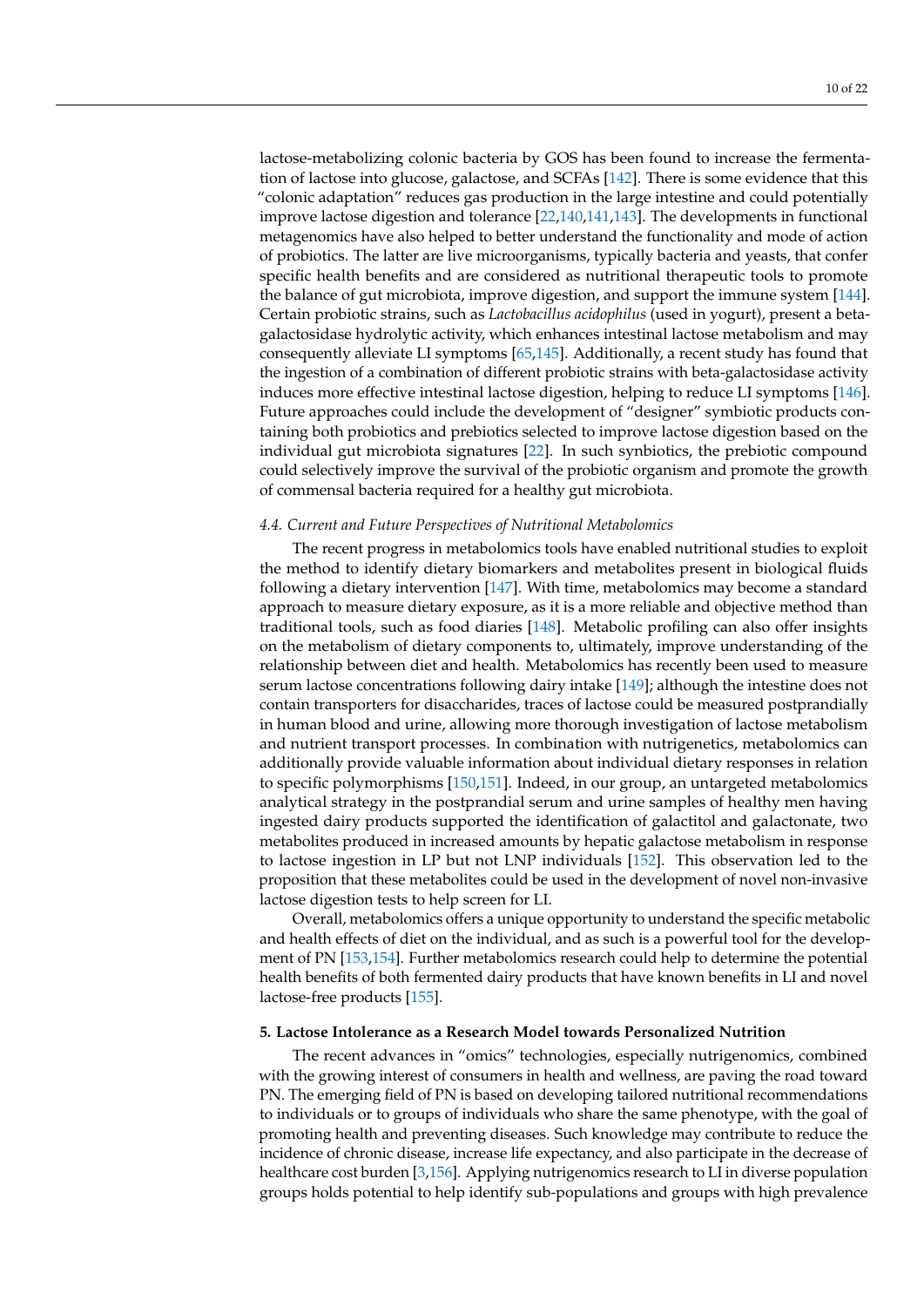of LNP, which could then guide targeted modifications of existing food-based dietary guidelines to ensure adequate nutrient intake while accounting for dietary restrictions typical for the group.

## *5.1. Personalized Diets and Population Health*

PN has the potential to inform and define national dietary guidelines to promote healthy eating at a population level [\[157,](#page-19-24)[158\]](#page-19-25). Public health dietary guidelines are shaped by population-specific 'Dietary Reference Values' (DRVs), a set of estimates that collectively define the optimal daily energy and nutrient intakes for healthy populations [\[157\]](#page-19-24). The Recommended Dietary Allowance (RDA) is a DRV that provides the average daily level of intake sufficient to meet the nutrient requirements of nearly all (97–98%) healthy persons, and can be used for planning the diets of individuals [\[159\]](#page-19-26). Although, these values aim to capture the dietary requirements of the whole population group described, they have a limited ability to specifically address individual requirements that are modulated by genetic and environmental factors. Moreover, the translation of the nutrient requirements to food-based dietary advice may fail to offer adequate dietary sources of certain nutrients for groups of individuals who systematically exclude multiple foods in a given food group. One of the potential uses of PN for improving public health nutrition is to define and identify sub-populations with distinct dietary requirements. Several studies have already shown that LNP individuals have a lower intake of calcium compared to LP individuals [\[53\]](#page-15-23), and indeed many national dietary guidelines only promote dairy foods as a source of dietary calcium [\[160\]](#page-19-27). With advances in diagnostic tools, the targeting of LNP populations with specific dietary guidance is increasingly a possibility. While people with LI may consume dairy products (with or without lactose), the relatively high prevalence of LI, together with the different dietary adaptation strategies used to manage the condition, warrants consideration of the promotion of alternative dietary calcium sources for this sub-population. PN research may thus contribute to the revision of existing food-based dietary guidelines to better meet the needs of each LI individual.

Depending on individual tolerance, different amounts of lactose can be consumed without adverse gastrointestinal symptoms [\[23\]](#page-14-21). Currently, lactose is considered together with starch and intrinsic sugars in DRVs with no specific recommendations for lactose intakes [\[161\]](#page-19-28). However, in view of the inter-individual variation in lactose doses that provoke adverse gastrointestinal consequences in LI groups, it could be interesting to explore the use of lactose DRVs that are specific for lactose intolerant populations such as a metric akin to the Upper Tolerable Intake Level (UL). The impact of lactose malabsorption on gastrointestinal symptoms is also confounded by other physiological processes as indicated by the relatively high rates of false positive and negative diagnostics tests on LI. Nutrigenomics research is expected to lead to a better understanding of the processes, ultimately delivering a more specific estimation of individual lactose-tolerance threshold for LI.

#### *5.2. Personalized Nutrition for Health Optimization, and Disease Management*

PN is starting to replace the conventional "one-size-fits-all" approach to offer public health interventions at an individual level, while in clinical dietetic practice, nutrigenomic data can be incorporated into both the clinical assessment process and evaluation of dietary interventions to respectively define and tailor the dietary treatment. Indeed, with the recent advances in "omics" technologies, it has become more feasible to investigate the mechanisms and determinants of how individual responses to diet vary. For illustration, the tailoring of dietary interventions by microbiota profiles is increasingly explored in PN. Research on lactose digestion indeed suggests that LI could be improved or even reversed by personalized dietary interventions that modulate the gut microbiota, such as progressive and regular consumption of lactose [\[111](#page-18-1)[,112\]](#page-18-2) or the ingestion of selected pre- and probiotics based on gut microbiota signatures [\[20\]](#page-14-18). Promising new strategies are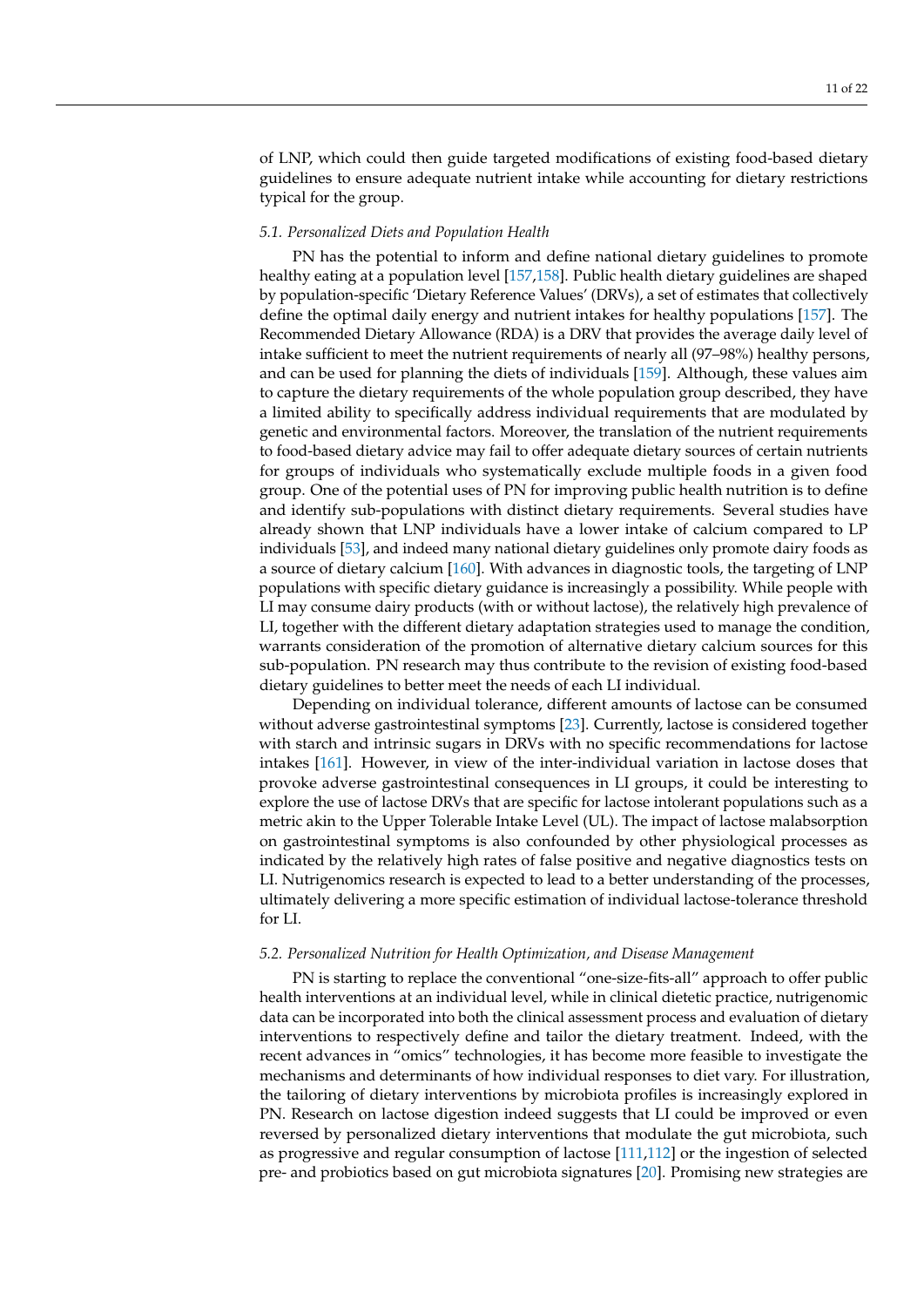studying the use of GOS and combinations of probiotics strains to adapt the gut microbiota composition and diversity in order to reverse LI, at least to some extent [\[141\]](#page-19-8).

With the increasing focus of research on gene-diet interactions and the growing number of SNPs identified, an improved understanding and management of monogenic and polygenic disorders has become possible [\[162\]](#page-20-0). In fact, SNPs can modulate the individual metabolic response to specific dietary components and influence disease risk [\[9](#page-14-8)[,163\]](#page-20-1). However, the recommendations for PN are currently more easily developed for individuals with monogenic conditions, caused by a mutation in a single gene and involving a single dietary exposure [\[9,](#page-14-8)[116,](#page-18-6)[164\]](#page-20-2). Conversely, in polygenic diet-related disorders such as obesity, type 2 diabetes, metabolic syndrome, or cancers, the combination of multiple SNPs and the complex interactions with environmental factors are not yet fully understood [\[165,](#page-20-3)[166\]](#page-20-4), thus complicating the translation process of genetic research into PN [\[116\]](#page-18-6). At first sight, LI is indeed considered a monogenic phenomena that can be managed through a lactose-free or lactose-reduced diet. However, this monogenic view can be challenged in light of the many uncharacterized polymorphisms impacting on *LCT* expression as well as of the contribution of epigenetic mechanisms and the gut microbiota to LI. Compared to more complex disorders, LI provides, however, a relatively simple model for researchers to implement PN.

Genetically-tailored dietary recommendations may have a positive impact on motivation and sustained eating behavioral change, as well as health outcomes [\[167\]](#page-20-5). Consumers are increasingly concerned with the ecological and ethical issues associated with foods of animal origin including dairy products [\[168](#page-20-6)[,169\]](#page-20-7). Combined with the increased awareness of consumers for their individual dietary needs [\[170,](#page-20-8)[171\]](#page-20-9), these concerns have brought LI to the forefront of consumer discussions on dairy products, making it both crucial and yet complex for nutrition scientists to inform the public on PN.

#### *5.3. Food Market, Product Innovation, and Affordability*

Advances in nutrigenomics research have led the food industry to develop personalized foods, supplements, and meal plans customized to meet nutritional needs, dietary restrictions, and lifestyle choices (e.g., gluten-free and vegan food items) [\[172,](#page-20-10)[173\]](#page-20-11). Recently, there has been an increase in consumers' demand for "free-from" products and functional foods, that provide health benefits beyond their nutritional value, and this market is expected to expand even more in the coming years [\[172\]](#page-20-10).

For the management of LI, specific "personalized" products are already available such as cow's milk that is enriched with lactase enzyme and probiotic-supplemented milk which is an interesting alternative to hydrolyzed dairy milk for LI individuals [\[52\]](#page-15-22). Future applications of nutrigenomics and PN could include the distribution of LI DTC-GT in pharmacies, to offer more accessible and quick results for a variety of polymorphisms associated with LI. Artificial intelligence tools could also be used to integrate genetic information and diet-related reports in the form of "smartphone coaching apps" providing 24/7 tailor-made diet recommendations to support LI individuals.

There is concern about the limited accessibility of PN to socioeconomically disadvantaged individuals, which may further widen existing health inequalities [\[158,](#page-19-25)[174\]](#page-20-12), particularly in light of the relatively high cost of genetic testing and professional nutrition services, along with the lack of adequate insurance reimbursement [\[4\]](#page-14-3). As a consequence, PN technologies and services are so far mainly oriented towards wealthy individuals seeking to enhance their health [\[175\]](#page-20-13) or athletic populations looking to maximize their performance [\[176\]](#page-20-14). LI is not life-threatening and, in the absence of severe symptoms, tests to identify this clinical syndrome are usually not covered by health insurances. The average price for LI DTC-GC ranges from \$100 to \$200 but can be significantly higher [\[121\]](#page-18-11). A lifestyle market for LI tests could thus develop that will only be available to healthy individuals or societies.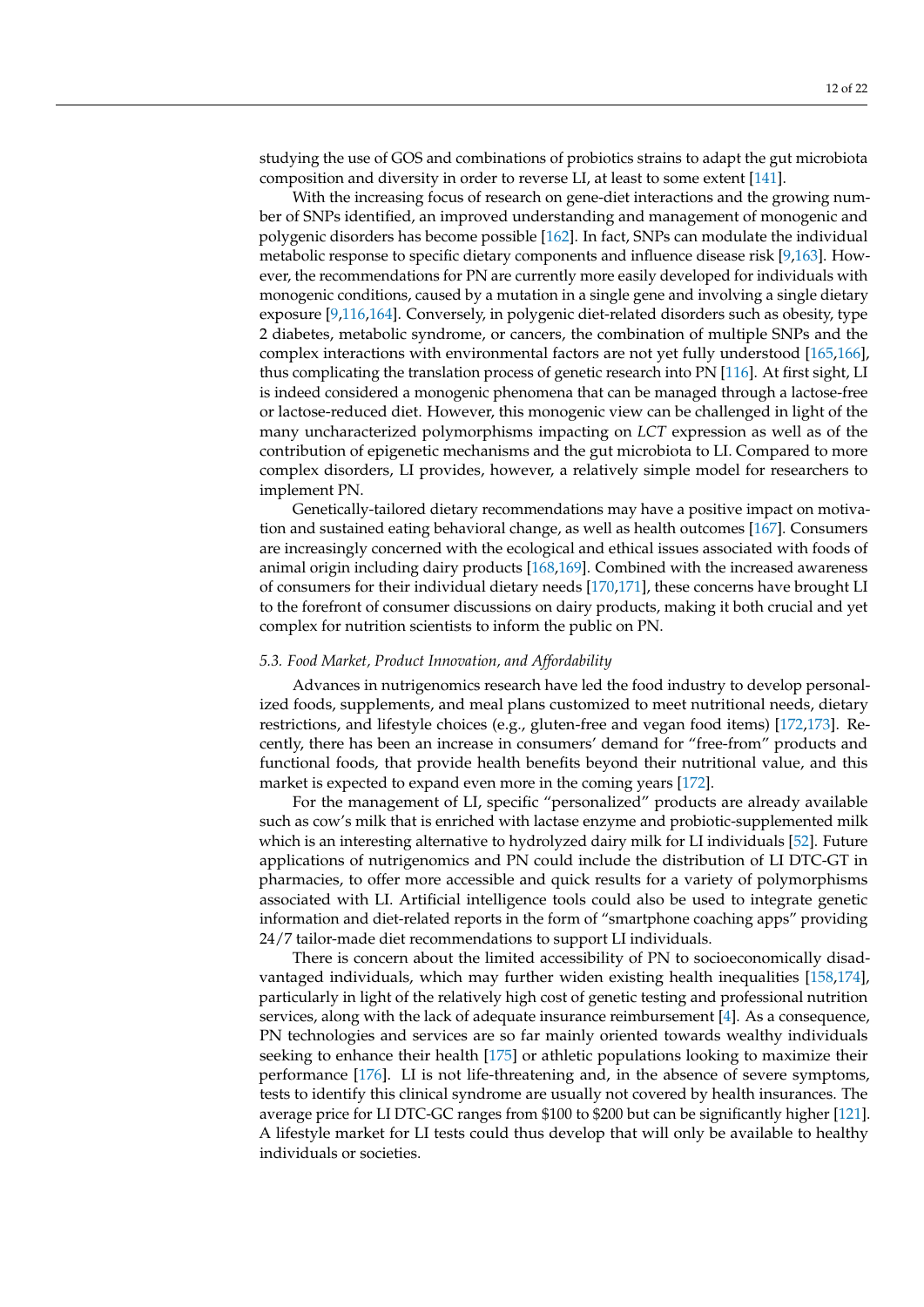## *5.4. Challenges for Developing Personalized Nutrition*

PN holds huge potential for the future of health care, wellness, and food industries, and nutrition services that are illustrated in its application to diagnose and manage LI. However, PN is still in its early stages and there are many challenges that the sector must overcome.

The first level of challenge resides in the optimization and harmonization of methodologies as well as validation of the results derived thereof. Specifically, further work is needed to validate genetic or epigenetic markers that can predict the risk of developing diet-related diseases [\[177](#page-20-15)[,178\]](#page-20-16), as well as biomarkers suitable for early detection of disease [\[178\]](#page-20-16). Additionally, despite the rapid progress in metabolomics, there is still lack of clinically validated, easily measurable and cost-effective metabolic biomarkers for accurate and objective assessment of individual response to dietary intake [\[179\]](#page-20-17). In the case of LI, the genetic and epigenetic phenomena leading to this condition have now been identified but validated testing remains limited to the most prevalent SNPs and does not yet include epigenetics markers. Furthermore, the result of the combined effects of genetic determinants and epigenetic modulation on LI remains to be understood. Urinary metabolic biomarkers of hepatic galactose metabolism, such as galactitol and galactonate, have been identified in this review for their promising use as a noninvasive lactose digestion test [\[152\]](#page-19-19). However, this indirect measurement of LNP is dependent on the lactose dose and type of substrate ingested [\[180\]](#page-20-18). Therefore, there is a need for standardized testing procedures as well as validated cut-off values specific to each type of substrate before this method can be extensively deployed for LI detection in community and clinical practice settings.

Since the vast majority of scientific evidence for PN is based on retrospective or observational studies [\[3\]](#page-14-2), there is also a need for larger randomized controlled interventions of longer duration, assessing genotypic as well as phenotypic traits, to evaluate the effectiveness and utility of PN interventions. The use of alternative, novel study designs such as "n-of-1" or "single subject" clinical trials that integrate the very concept of individual response to interventions in their design, may also be important for demonstrating the benefits of PN interventions [\[181\]](#page-20-19). LI is characterized by a variety of genetic and epigenetic mechanisms inducing various physiological intestinal processes. As these processes are essentially induced by a single disaccharide (i.e., lactose), LI provides an interesting case-study for scientists to successfully demonstrate the validity of the "n-of-1" approach.

The complexity of "omics" data has limited the translation process of research findings into effective and practical PN recommendations [\[116\]](#page-18-6). The integration of genetic testing into everyday clinical practice as a part of preventive medicine requires the support of trained medical staff. Currently, healthcare professionals are lacking sufficient genetic nutritional education as well as continuous training in order to be able to provide an accurate and integrative interpretation of the results, together with reliable practical advice to the patients [\[4\]](#page-14-3). In addition to genetics, the recent findings on the role of epigenetics and the gut microbiota on LI, adds further complexity for practitioners with regard to the clarity of the message they can deliver to their patients and, consequently, their credibility, LI being no longer explainable by a single penetrant genetic polymorphism. The implementation of LI PN-driven interventions requires more accessibility and affordability to extend its awareness and use [\[175\]](#page-20-13), which will ultimately enhance data on diverse populations throughout the world and increase the reliability of LI genetics-based nutrition recommendations. These tests should nonetheless demonstrate clinical utility before being embraced by public health authorities.

A further challenge in the translation of PN is the current lack of harmonized regulation of certain food labels, lactose-containing products being a typical example of how labeling can compromise the willingness of consumers to make informed decisions on which foods are more suitable for them and on available alternatives food options [\[53\]](#page-15-23). Indeed, there is no agreement so far on a specific "lactose-free" or "low-lactose" logo, nor on a precise cut-off value for establishing a "lactose-free" labeling policy, except for infant formula [\[53](#page-15-23)[,182,](#page-20-20)[183\]](#page-20-21). Consequently, it is necessary to reinforce health claims legislation and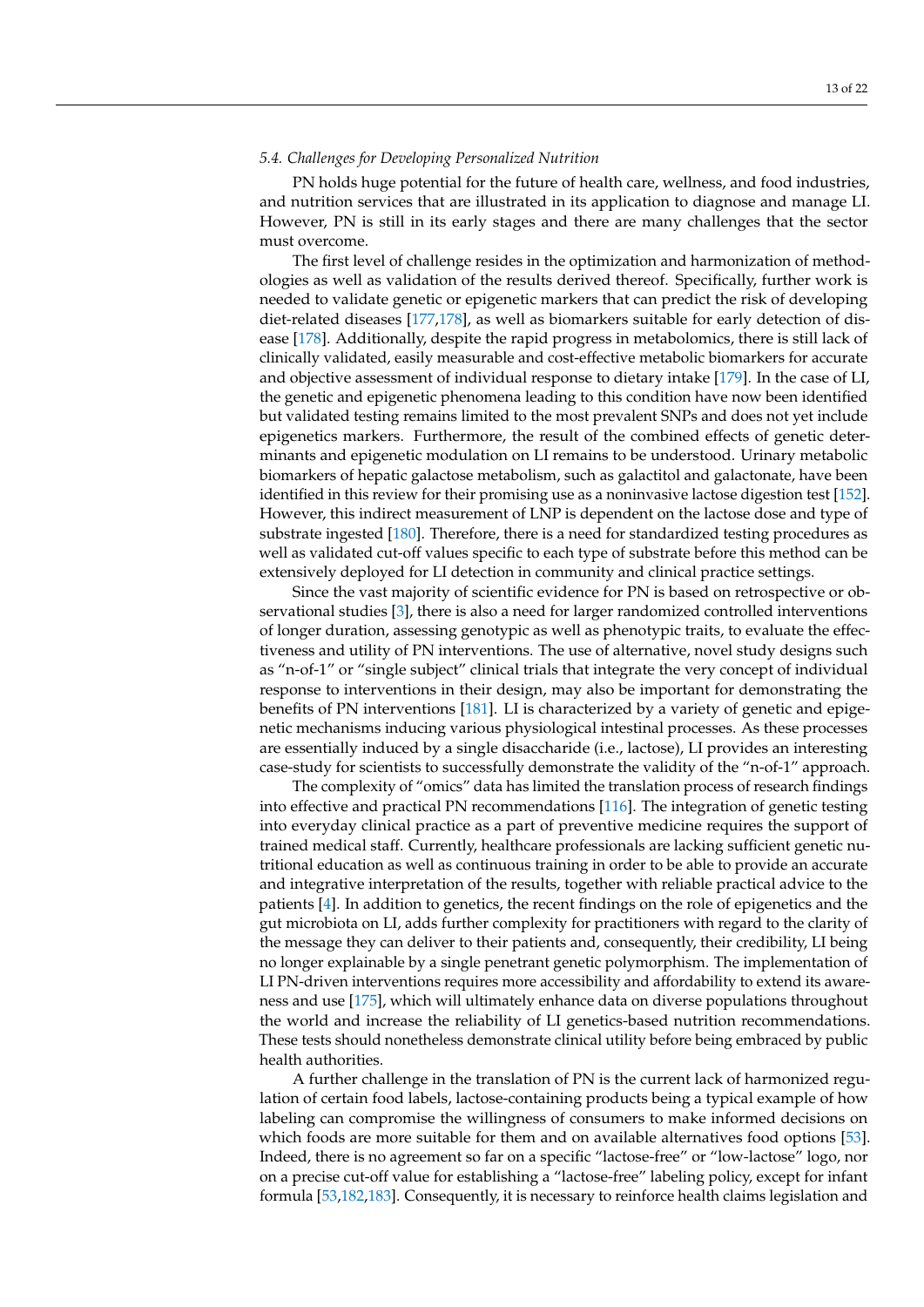food law regulation for such products in order to achieve adequate consumer protection and maintain personal freedom of choice [\[184,](#page-20-22)[185\]](#page-20-23).

Finally, an important challenge in PN implies ethical considerations. The biological variation and cultural diversity between individuals are often not properly appreciated: lactose intolerance is seen as a deviation from normality (abnormal or deficient state) whereas the biology that enables continued milk consumption in adulthood is well-received and regarded as an advantage [\[186\]](#page-20-24). The psychological impact after LI diagnosis should not be underestimated, as individuals living with LI often report lower quality of life scores [\[187\]](#page-20-25), higher anxiety, and might be at higher risk of developing depressive disorders [\[188,](#page-20-26)[189\]](#page-21-0). Ultimately, tailored nutrition products marketed as improving health may negatively influence the role of food in cultural and social relationships, as it may blur the distinction between food and drugs [\[190\]](#page-21-1). The medicalization of food products and the exaggerated attention on a healthy lifestyle may thereby impact eating patterns and could even exacerbate the development of eating disorders [\[191\]](#page-21-2). Thus, the implementation of PN strategies should not neglect the wider implications of making diagnostic tools and personalized dietary advice readily available.

#### **6. Conclusions**

LI is a well-studied clinical syndrome but is often misdiagnosed. Recent advances in the understanding of the molecular biology underlying LNP provide a roadmap for research that will improve the diagnosis and management of LI. In particular, understanding the epigenetic regulation of *LCT* gene variants across the lifespan, especially during weaning and aging periods, will contribute to a better characterization of the pathophysiology of LI. Extending the panel of genetic variants beyond the commonly investigated *MCM6* polymorphisms will improve the performance of genetic tests for LI diagnosis, particularly in view of the increased human mobility across distinct geographic regions. The precision and sensitivity of the current LI diagnostic tests will further be improved by combining them with functional tests based on the metabolism of lactose. Finally, clarifying the contribution of the intestinal microbiota to lactose digestion in LI could support the development of promising therapeutic strategies based on pre- and probiotics. In order for these advances to translate into services that will profit the consumer, basic research on LI will need to be complemented by data validating the newly discovered biomarkers as well as by standardized testing procedures that can be used in community and clinical practice settings. Although associated with relative mild clinical consequences, the genetic, epigenetic, and metabolic processes characterizing LI provide a very interesting model for how to translate basic research on diet-related diseases into PN.

**Author Contributions:** Conceptualization, methodology, review and editing, M.P., K.J.B.-P., B.W. and G.V.; original draft preparation and writing, M.P.; supervision, G.V. and K.J.B.-P.; project administration, G.V. All authors have read and agreed to the published version of the manuscript.

**Funding:** This research received no external funding.

**Institutional Review Board Statement:** Not applicable.

**Informed Consent Statement:** Not applicable.

**Data Availability Statement:** Data sharing not applicable.

**Conflicts of Interest:** The authors declare no conflict of interest.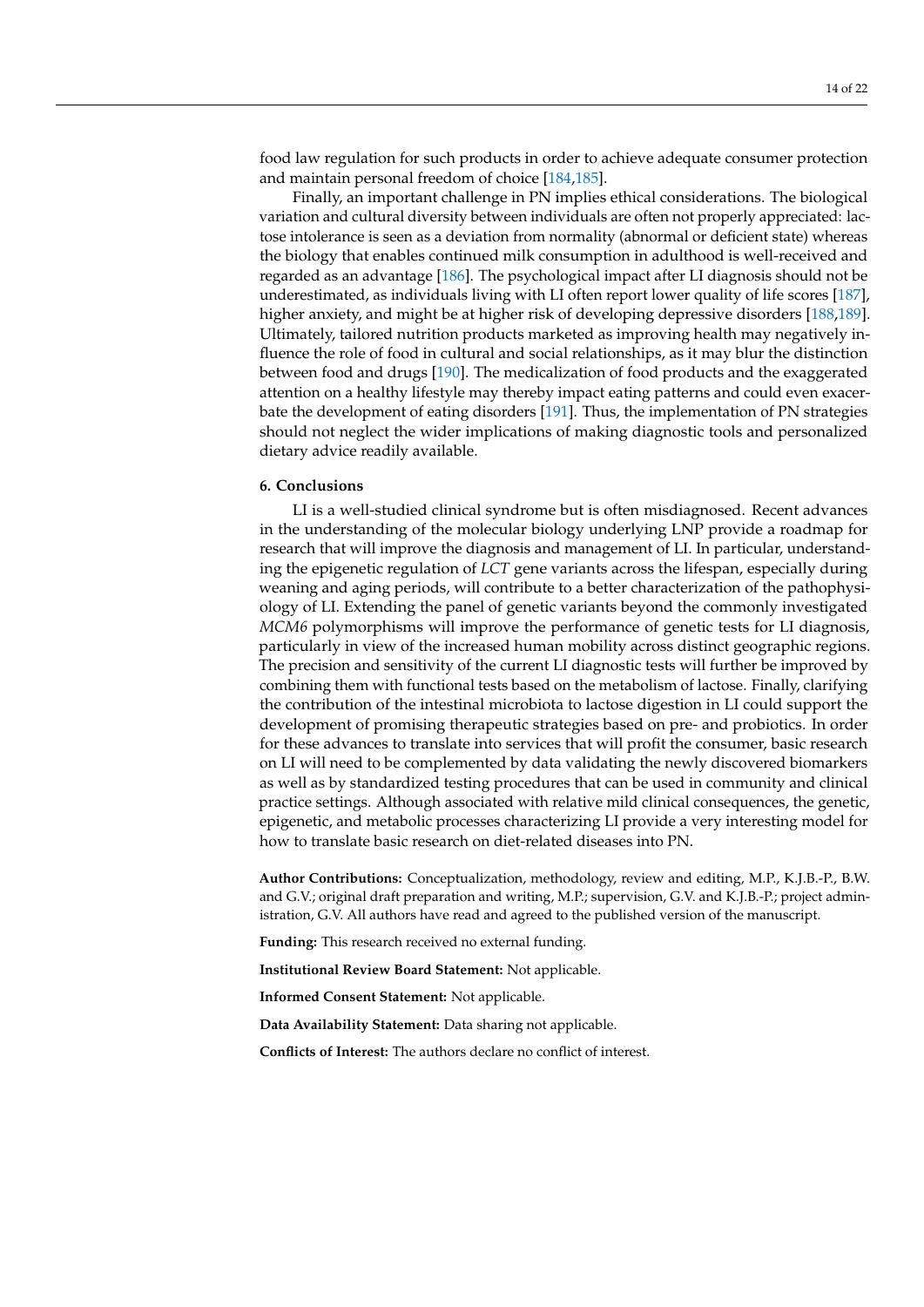# **References**

- <span id="page-14-0"></span>1. Kaput, J.; Kussmann, M.; Radonjic, M.; Virgili, F.; Perozzi, G. Human nutrition, environment, and health. *Genes Nutr.* **2015**, *10*, 489. [\[CrossRef\]](http://doi.org/10.1007/s12263-015-0489-8) [\[PubMed\]](http://www.ncbi.nlm.nih.gov/pubmed/26319142)
- <span id="page-14-1"></span>2. Walther, B.; Lett, A.M.; Bordoni, A.; Tomás-Cobos, L.; Nieto, J.A.; Dupont, D.; Danesi, F.; Shahar, D.R.; Echaniz, A.; Re, R.; et al. GutSelf: Interindividual Variability in the Processing of Dietary Compounds by the Human Gastrointestinal Tract. *Mol. Nutr. Food Res.* **2019**, *63*, e1900677. [\[CrossRef\]](http://doi.org/10.1002/mnfr.201900677) [\[PubMed\]](http://www.ncbi.nlm.nih.gov/pubmed/31483113)
- <span id="page-14-2"></span>3. Ordovas, J.M.; Ferguson, L.R.; Tai, E.S.; Mathers, J.C. Personalised nutrition and health. *BMJ* **2018**, *361*, bmj.k2173. [\[CrossRef\]](http://doi.org/10.1136/bmj.k2173) [\[PubMed\]](http://www.ncbi.nlm.nih.gov/pubmed/29898881)
- <span id="page-14-3"></span>4. Bush, C.L.; Blumberg, J.B.; El-Sohemy, A.; Minich, D.M.; Ordovás, J.M.; Reed, D.G.; Behm, V.A.Y. Toward the Definition of Personalized Nutrition: A Proposal by The American Nutrition Association. *J. Am. Coll. Nutr.* **2020**, *39*, 5–15. [\[CrossRef\]](http://doi.org/10.1080/07315724.2019.1685332) [\[PubMed\]](http://www.ncbi.nlm.nih.gov/pubmed/31855126)
- <span id="page-14-4"></span>5. Mattar, R.; de Campos Mazo, D.F.; Carrilho, F.J. Lactose intolerance: Diagnosis, genetic, and clinical factors. *Clin. Exp. Gastroenterol.* **2012**, *5*, 113–121. [\[CrossRef\]](http://doi.org/10.2147/CEG.S32368) [\[PubMed\]](http://www.ncbi.nlm.nih.gov/pubmed/22826639)
- <span id="page-14-5"></span>6. Wiley, A.S. Lactose intolerance. *Evol. Med. Public Health* **2020**, *2020*, 47–48. [\[CrossRef\]](http://doi.org/10.1093/emph/eoaa006) [\[PubMed\]](http://www.ncbi.nlm.nih.gov/pubmed/32211192)
- <span id="page-14-6"></span>7. Storhaug, C.L.; Fosse, S.K.; Fadnes, L.T. Country, regional, and global estimates for lactose malabsorption in adults: A systematic review and meta-analysis. *Lancet Gastroenterol. Hepatol.* **2017**, *2*, 738–746. [\[CrossRef\]](http://doi.org/10.1016/S2468-1253(17)30154-1)
- <span id="page-14-7"></span>8. Smith, G.D.; Lawlor, D.A.; Timpson, N.J.; Baban, J.; Kiessling, M.; Day, I.N.M.; Ebrahim, S. Lactase persistence-related genetic variant: Population substructure and health outcomes. *Eur. J. Hum. Genet.* **2009**, *17*, 357–367. [\[CrossRef\]](http://doi.org/10.1038/ejhg.2008.156)
- <span id="page-14-8"></span>9. Comerford, K.B.; Pasin, G. Gene-Dairy Food Interactions and Health Outcomes: A Review of Nutrigenetic Studies. *Nutrients* **2017**, *9*, 710. [\[CrossRef\]](http://doi.org/10.3390/nu9070710)
- <span id="page-14-9"></span>10. Itan, Y.; Jones, B.L.; Ingram, C.J.; Swallow, D.M.; Thomas, M.G. A worldwide correlation of lactase persistence phenotype and genotypes. *BMC Evol. Biol.* **2010**, *10*, 36. [\[CrossRef\]](http://doi.org/10.1186/1471-2148-10-36)
- <span id="page-14-10"></span>11. Tishkoff, S.A.; Reed, F.A.; Ranciaro, A.; Voight, B.F.; Babbitt, C.C.; Silverman, J.S.; Powell, K.; Mortensen, H.M.; Hirbo, J.B.; Osman, M.; et al. Convergent adaptation of human lactase persistence in Africa and Europe. *Nat. Genet.* **2007**, *39*, 31–40. [\[CrossRef\]](http://doi.org/10.1038/ng1946)
- <span id="page-14-11"></span>12. Luca, F.; Perry, G.H.; Di Rienzo, A. Evolutionary adaptations to dietary changes. *Annu. Rev. Nutr.* **2010**, *30*, 291–314. [\[CrossRef\]](http://doi.org/10.1146/annurev-nutr-080508-141048)
- <span id="page-14-12"></span>13. Gerbault, P.; Liebert, A.; Itan, Y.; Powell, A.; Currat, M.; Burger, J.; Swallow, D.M.; Thomas, M.G. Evolution of lactase persistence: An example of human niche construction. *Philos. Trans. R. Soc. Lond B Biol. Sci.* **2011**, *366*, 863–877. [\[CrossRef\]](http://doi.org/10.1098/rstb.2010.0268)
- 14. Itan, Y.; Powell, A.; Beaumont, M.A.; Burger, J.; Thomas, M.G. The origins of lactase persistence in Europe. *PLoS Comput. Biol.* **2009**, *5*, e1000491. [\[CrossRef\]](http://doi.org/10.1371/journal.pcbi.1000491)
- <span id="page-14-13"></span>15. Segurel, L.; Guarino-Vignon, P.; Marchi, N.; Lafosse, S.; Laurent, R.; Bon, C.; Fabre, A.; Hegay, T.; Heyer, E. Why and when was lactase persistence selected for? Insights from Central Asian herders and ancient DNA. *PLoS Biol.* **2020**, *18*, e3000742. [\[CrossRef\]](http://doi.org/10.1371/journal.pbio.3000742)
- <span id="page-14-14"></span>16. Ségurel, L.; Bon, C. On the Evolution of Lactase Persistence in Humans. *Annu. Rev. Genom. Hum. Genet.* **2017**, *18*, 297–319. [\[CrossRef\]](http://doi.org/10.1146/annurev-genom-091416-035340)
- <span id="page-14-15"></span>17. Lomer, M.C.; Parkes, G.C.; Sanderson, J.D. Review article: Lactose intolerance in clinical practice-myths and realities. *Aliment. Pharmacol.* **2008**, *27*, 93–103. [\[CrossRef\]](http://doi.org/10.1111/j.1365-2036.2007.03557.x)
- <span id="page-14-16"></span>18. Ingram, C.J.E.; Mulcare, C.A.; Itan, Y.; Thomas, M.G.; Swallow, D.M. Lactose digestion and the evolutionary genetics of lactase persistence. *Hum. Genet.* **2009**, *124*, 579–591. [\[CrossRef\]](http://doi.org/10.1007/s00439-008-0593-6)
- <span id="page-14-17"></span>19. Kuchay, R.A.H. New insights into the molecular basis of lactase non-persistence/persistence: A brief review. *Drug Discov. Ther.* **2020**, *14*, 1–7. [\[CrossRef\]](http://doi.org/10.5582/ddt.2019.01079)
- <span id="page-14-18"></span>20. Forsgård, R.A. Lactose digestion in humans: Intestinal lactase appears to be constitutive whereas the colonic microbiome is adaptable. *Am. J. Clin. Nutr.* **2019**, *110*, 273–279. [\[CrossRef\]](http://doi.org/10.1093/ajcn/nqz104)
- <span id="page-14-19"></span>21. Misselwitz, B.; Butter, M.; Verbeke, K.; Fox, M.R. Update on lactose malabsorption and intolerance: Pathogenesis, diagnosis and clinical management. *Gut* **2019**, *68*, 2080–2091. [\[CrossRef\]](http://doi.org/10.1136/gutjnl-2019-318404) [\[PubMed\]](http://www.ncbi.nlm.nih.gov/pubmed/31427404)
- <span id="page-14-20"></span>22. He, T.; Venema, K.; Priebe, M.G.; Welling, G.W.; Brummer, R.J.; Vonk, R.J. The role of colonic metabolism in lactose intolerance. *Eur. J. Clin. Investig.* **2008**, *38*, 541–547. [\[CrossRef\]](http://doi.org/10.1111/j.1365-2362.2008.01966.x) [\[PubMed\]](http://www.ncbi.nlm.nih.gov/pubmed/18573099)
- <span id="page-14-21"></span>23. Deng, Y.; Misselwitz, B.; Dai, N.; Fox, M. Lactose Intolerance in Adults: Biological Mechanism and Dietary Management. *Nutrients* **2015**, *7*, 8020–8035. [\[CrossRef\]](http://doi.org/10.3390/nu7095380) [\[PubMed\]](http://www.ncbi.nlm.nih.gov/pubmed/26393648)
- <span id="page-14-22"></span>24. Szilagyi, A. Adult lactose digestion status and effects on disease. *Can. J. Gastroenterol. Hepatol.* **2015**, *29*, 149–156. [\[CrossRef\]](http://doi.org/10.1155/2015/904686)
- <span id="page-14-23"></span>25. Swallow, D.M. Genetics of lactase persistence and lactose intolerance. *Annu. Rev. Genet.* **2003**, *37*, 197–219. [\[CrossRef\]](http://doi.org/10.1146/annurev.genet.37.110801.143820)
- <span id="page-14-26"></span>26. Ingram, C.J.; Elamin, M.F.; Mulcare, C.A.; Weale, M.E.; Tarekegn, A.; Raga, T.O.; Bekele, E.; Elamin, F.M.; Thomas, M.G.; Bradman, N.; et al. A novel polymorphism associated with lactose tolerance in Africa: Multiple causes for lactase persistence? *Hum. Genet.* **2007**, *120*, 779–788. [\[CrossRef\]](http://doi.org/10.1007/s00439-006-0291-1)
- <span id="page-14-24"></span>27. Enattah, N.S.; Sahi, T.; Savilahti, E.; Terwilliger, J.D.; Peltonen, L.; Järvelä, I. Identification of a variant associated with adult-type hypolactasia. *Nat. Genet.* **2002**, *30*, 233–237. [\[CrossRef\]](http://doi.org/10.1038/ng826)
- <span id="page-14-25"></span>28. Santonocito, C.; Scapaticci, M.; Guarino, D.; Annicchiarico, E.B.; Lisci, R.; Penitente, R.; Gasbarrini, A.; Zuppi, C.; Capoluongo, E. Lactose intolerance genetic testing: Is it useful as routine screening? Results on 1426 south-central Italy patients. *Clin. Chim. Acta* **2015**, *439*, 14–17. [\[CrossRef\]](http://doi.org/10.1016/j.cca.2014.09.026)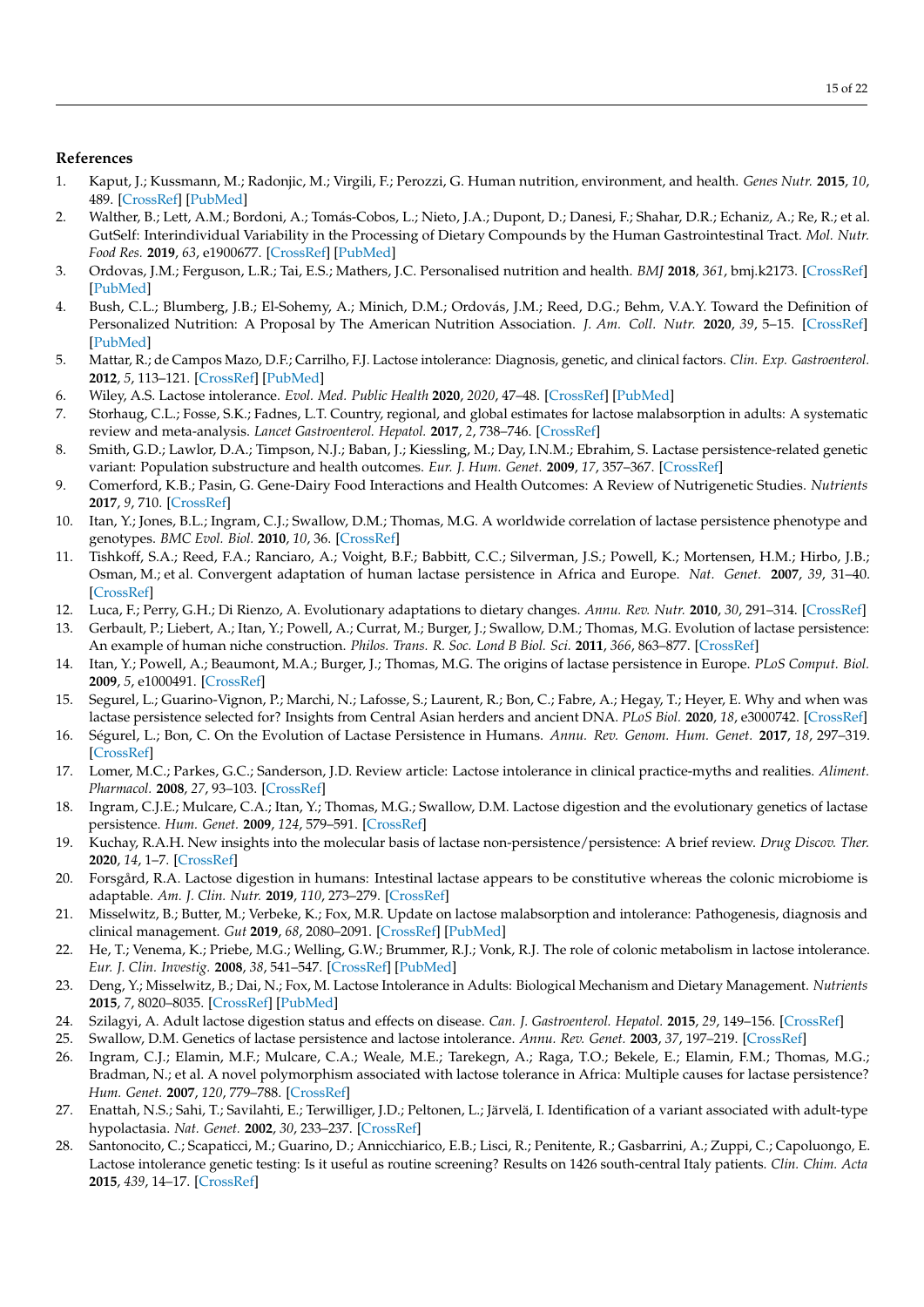- <span id="page-15-0"></span>29. Tomczonek-Moruś, J.; Wojtasik, A.; Zeman, K.; Smolarz, B.; Bak-Romaniszyn, L. 13910C>T and 22018G>A LCT gene polymorphisms in diagnosing hypolactasia in children. *United Eur. Gastroenterol. J.* **2019**, *7*, 210–216. [\[CrossRef\]](http://doi.org/10.1177/2050640618814136)
- <span id="page-15-1"></span>30. Enattah, N.-S.; Kuokkanen, M.; Forsblom, C.; Natah, S.; Oksanen, A.; Jarvela, I.; Peltonen, L.; Savilahti, E. Correlation of intestinal disaccharidase activities with the C/T-13910 variant and age. *World J. Gastroenterol.* **2007**, *13*, 3508–3512. [\[CrossRef\]](http://doi.org/10.3748/wjg.v13.i25.3508)
- <span id="page-15-2"></span>31. Gugatschka, M.; Dobnig, H.; Fahrleitner-Pammer, A.; Pietschmann, P.; Kudlacek, S.; Strele, A.; Obermayer-Pietsch, B. Molecularlydefined lactose malabsorption, milk consumption and anthropometric differences in adult males. *Qjm* **2005**, *98*, 857–863. [\[CrossRef\]](http://doi.org/10.1093/qjmed/hci140)
- <span id="page-15-3"></span>32. Matthews, S.B.; Waud, J.P.; Roberts, A.G.; Campbell, A.K. Systemic lactose intolerance: A new perspective on an old problem. *Postgrad Med. J.* **2005**, *81*, 167–173. [\[CrossRef\]](http://doi.org/10.1136/pgmj.2004.025551)
- <span id="page-15-4"></span>33. Troelsen, J.T. Adult-type hypolactasia and regulation of lactase expression. *Biochim. Biophys. Acta* **2005**, *1723*, 19–32. [\[CrossRef\]](http://doi.org/10.1016/j.bbagen.2005.02.003)
- <span id="page-15-5"></span>34. Szilagyi, A.; Ishayek, N. Lactose Intolerance, Dairy Avoidance, and Treatment Options. *Nutrients* **2018**, *10*, 1994. [\[CrossRef\]](http://doi.org/10.3390/nu10121994)
- <span id="page-15-6"></span>35. Walsh, J.; Meyer, R.; Shah, N.; Quekett, J.; Fox, A.T. Differentiating milk allergy (IgE and non-IgE mediated) from lactose intolerance: Understanding the underlying mechanisms and presentations. *Br. J. Gen. Pr.* **2016**, *66*, e609–e611. [\[CrossRef\]](http://doi.org/10.3399/bjgp16X686521)
- <span id="page-15-7"></span>36. Mishkin, B.; Yalovsky, M.; Mishkin, S. Increased prevalence of lactose malabsorption in Crohn's disease patients at low risk for lactose malabsorption based on ethnic origin. *Am. J. Gastroenterol.* **1997**, *92*, 1148–1153.
- <span id="page-15-8"></span>37. Szilagyi, A.; Galiatsatos, P.; Xue, X. Systematic review and meta-analysis of lactose digestion, its impact on intolerance and nutritional effects of dairy food restriction in inflammatory bowel diseases. *Nutr. J.* **2016**, *15*, 67. [\[CrossRef\]](http://doi.org/10.1186/s12937-016-0183-8)
- <span id="page-15-9"></span>38. Hasan, N.; Zainaldeen, M.; Almadhoob, F.; Yusuf, M.; Fredericks, S. Knowledge of lactose intolerance among clinicians. *Gastroenterol. Insights* **2018**, 9. [\[CrossRef\]](http://doi.org/10.4081/gi.2018.7740)
- 39. Martínez Vázquez, S.E.; Nogueira de Rojas, J.R.; Remes Troche, J.M.; Coss Adame, E.; Rivas Ruíz, R.; Uscanga Domínguez, L.F. The importance of lactose intolerance in individuals with gastrointestinal symptoms. *Rev. Gastroenterol. México* **2020**, *85*, 321–331. [\[CrossRef\]](http://doi.org/10.1016/j.rgmx.2020.03.002)
- <span id="page-15-10"></span>40. Lomer, M.C. Review article: The aetiology, diagnosis, mechanisms and clinical evidence for food intolerance. *Aliment. Pharmacol. Ther.* **2015**, *41*, 262–275. [\[CrossRef\]](http://doi.org/10.1111/apt.13041)
- <span id="page-15-11"></span>41. Lule, V.K.; Garg, S.; Tomar, S.K.; Khedkar, C.D.; Nalage, D.N. Food Intolerance: Lactose Intolerance. In *Encyclopedia of Food and Health*; Caballero, B., Finglas, P.M., Toldrá, F., Eds.; Academic Press: Oxford, UK, 2016; pp. 43–48. [\[CrossRef\]](http://doi.org/10.1016/B978-0-12-384947-2.00312-3)
- <span id="page-15-12"></span>42. Di Rienzo, T.; D'Angelo, G.; D'Aversa, F.; Campanale, M.C.; Cesario, V.; Montalto, M.; Gasbarrini, A.; Ojetti, V. Lactose intolerance: From diagnosis to correct management. *Eur. Rev. Med. Pharmacol. Sci.* **2013**, *17* (Suppl. 2), 18–25. [\[PubMed\]](http://www.ncbi.nlm.nih.gov/pubmed/24443063)
- <span id="page-15-13"></span>43. Robles, L.; Priefer, R. Lactose Intolerance: What Your Breath Can Tell You. *Diagnostics* **2020**, *10*, 412. [\[CrossRef\]](http://doi.org/10.3390/diagnostics10060412) [\[PubMed\]](http://www.ncbi.nlm.nih.gov/pubmed/32560312)
- <span id="page-15-14"></span>44. Law, D.; Conklin, J.; Pimentel, M. Lactose intolerance and the role of the lactose breath test. *Am. J. Gastroenterol.* **2010**, *105*, 1726–1728. [\[CrossRef\]](http://doi.org/10.1038/ajg.2010.146) [\[PubMed\]](http://www.ncbi.nlm.nih.gov/pubmed/20686460)
- <span id="page-15-15"></span>45. Usai-Satta, P.; Scarpa, M.; Oppia, F.; Cabras, F. Lactose malabsorption and intolerance: What should be the best clinical management? *World J. Gastrointest. Pharmacol. Ther.* **2012**, *3*, 29–33. [\[CrossRef\]](http://doi.org/10.4292/wjgpt.v3.i3.29)
- <span id="page-15-16"></span>46. Furnari, M.; Bonfanti, D.; Parodi, A.; Franzè, J.; Savarino, E.; Bruzzone, L.; Moscatelli, A.; Di Mario, F.; Dulbecco, P.; Savarino, V. A comparison between lactose breath test and quick test on duodenal biopsies for diagnosing lactase deficiency in patients with self-reported lactose intolerance. *J. Clin. Gastroenterol.* **2013**, *47*, 148–152. [\[CrossRef\]](http://doi.org/10.1097/MCG.0b013e31824e9132)
- <span id="page-15-17"></span>47. Hovde, Ø.; Farup, P.G. A comparison of diagnostic tests for lactose malabsorption—Which one is the best? *BMC Gastroenterol.* **2009**, *9*, 82. [\[CrossRef\]](http://doi.org/10.1186/1471-230X-9-82)
- <span id="page-15-18"></span>48. Aragón, J.J.; Hermida, C.; Martínez-Costa, O.H.; Sánchez, V.; Martín, I.; Sánchez, J.J.; Codoceo, R.; Cano, J.M.; Cano, A.; Crespo, L.; et al. Noninvasive diagnosis of hypolactasia with 4-Galactosylxylose (Gaxilose): A multicentre, open-label, phase IIB-III nonrandomized trial. *J. Clin. Gastroenterol.* **2014**, *48*, 29–36. [\[CrossRef\]](http://doi.org/10.1097/MCG.0b013e318297fb10)
- <span id="page-15-19"></span>49. Domínguez Jiménez, J.L.; Fernández Suárez, A.; Muñoz Colmenero, A.; Fatela Cantillo, D.; López Pelayo, I. Primary hypolactasia diagnosis: Comparison between the gaxilose test, shortened lactose tolerance test, and clinical parameters corresponding to the C/T-13910 polymorphism. *Clin. Nutr.* **2017**, *36*, 471–476. [\[CrossRef\]](http://doi.org/10.1016/j.clnu.2016.01.006)
- <span id="page-15-20"></span>50. Bayless, T.M.; Brown, E.; Paige, D.M. Lactase Non-persistence and Lactose Intolerance. *Curr. Gastroenterol. Rep.* **2017**, *19*, 23. [\[CrossRef\]](http://doi.org/10.1007/s11894-017-0558-9)
- <span id="page-15-21"></span>51. Gille, D.; Walther, B.; Badertscher, R.; Bosshart, A.; Brügger, C.; Brühlhart, M.; Gauch, R.; Noth, P.; Vergères, G.; Egger, L. Detection of lactose in products with low lactose content. *Int. Dairy J.* **2018**, *83*, 17–19. [\[CrossRef\]](http://doi.org/10.1016/j.idairyj.2018.03.003)
- <span id="page-15-22"></span>52. Dekker, P.J.T.; Koenders, D.; Bruins, M.J. Lactose-Free Dairy Products: Market Developments, Production, Nutrition and Health Benefits. *Nutrients* **2019**, *11*, 551. [\[CrossRef\]](http://doi.org/10.3390/nu11030551)
- <span id="page-15-23"></span>53. Facioni, M.S.; Raspini, B.; Pivari, F.; Dogliotti, E.; Cena, H. Nutritional management of lactose intolerance: The importance of diet and food labelling. *J. Transl. Med.* **2020**, *18*, 260. [\[CrossRef\]](http://doi.org/10.1186/s12967-020-02429-2)
- <span id="page-15-24"></span>54. McSweeney, P.L.H. Biochemistry of cheese ripening. *Int. J. Dairy Technol.* **2004**, *57*, 127–144. [\[CrossRef\]](http://doi.org/10.1111/j.1471-0307.2004.00147.x)
- <span id="page-15-25"></span>55. Savaiano, D.A. Lactose digestion from yogurt: Mechanism and relevance. *Am. J. Clin. Nutr.* **2014**, *99*, 1251s–1255s. [\[CrossRef\]](http://doi.org/10.3945/ajcn.113.073023)
- <span id="page-15-26"></span>56. Van der Merwe, J.; Steenekamp, J.; Steyn, D.; Hamman, J. The Role of Functional Excipients in Solid Oral Dosage Forms to Overcome Poor Drug Dissolution and Bioavailability. *Pharmaceutics* **2020**, *12*, 393. [\[CrossRef\]](http://doi.org/10.3390/pharmaceutics12050393)
- <span id="page-15-27"></span>57. Mill, D.; Dawson, J.; Johnson, J.L. Managing acute pain in patients who report lactose intolerance: The safety of an old excipient re-examined. *Adv. Drug Saf.* **2018**, *9*, 227–235. [\[CrossRef\]](http://doi.org/10.1177/2042098617751498)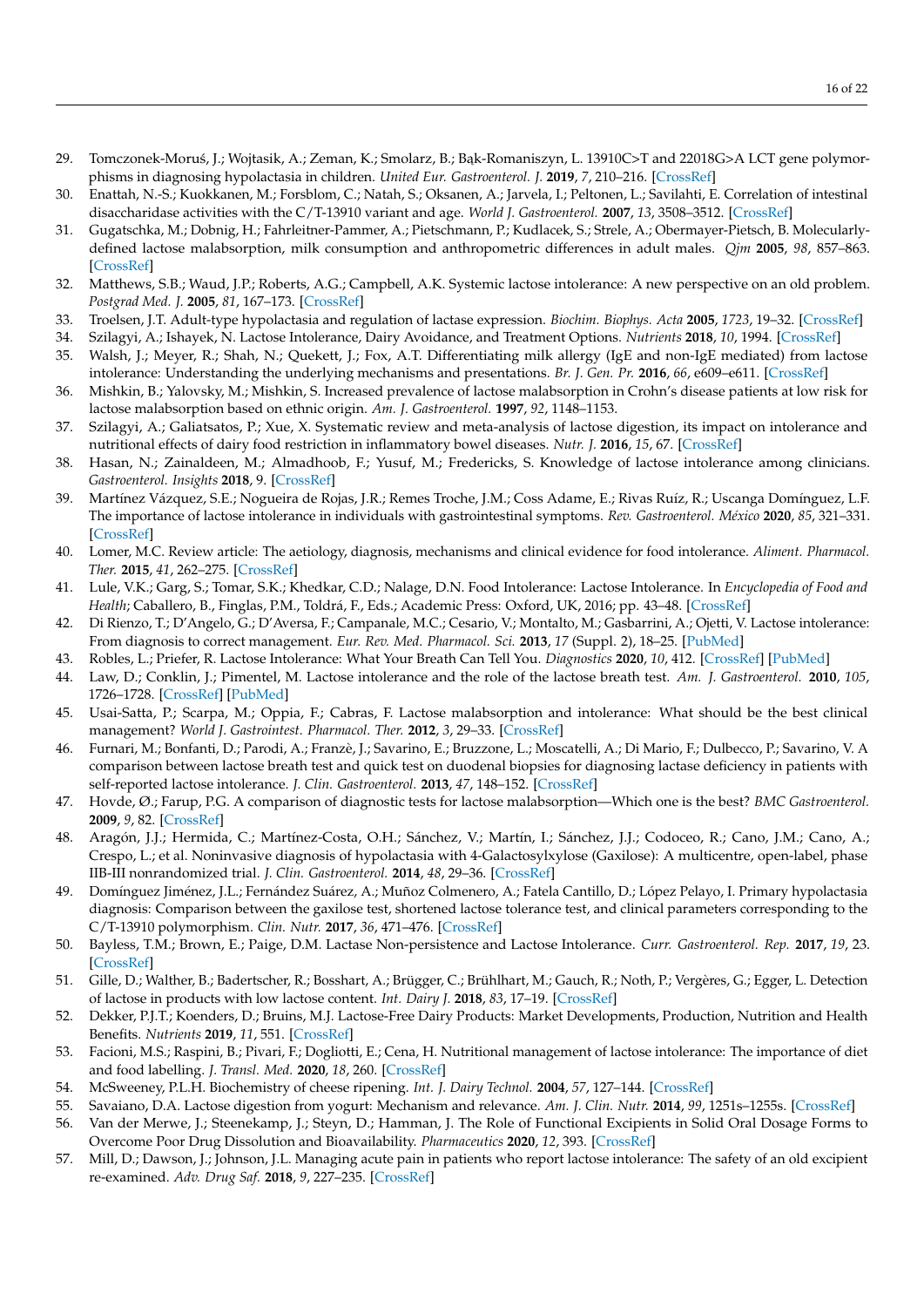- <span id="page-16-0"></span>58. Sethi, S.; Tyagi, S.K.; Anurag, R.K. Plant-based milk alternatives an emerging segment of functional beverages: A review. *J. Food Sci. Technol.* **2016**, *53*, 3408–3423. [\[CrossRef\]](http://doi.org/10.1007/s13197-016-2328-3)
- <span id="page-16-1"></span>59. Harju, M.; Kallioinen, H.; Tossavainen, O. Lactose hydrolysis and other conversions in dairy products: Technological aspects. *Int. Dairy J. Int. Dairy J.* **2012**, 22. [\[CrossRef\]](http://doi.org/10.1016/j.idairyj.2011.09.011)
- <span id="page-16-2"></span>60. Vyas, H.K.; Tong, P.S. Process for Calcium Retention During Skim Milk Ultrafiltration. *J. Dairy Sci.* **2003**, *86*, 2761–2766. [\[CrossRef\]](http://doi.org/10.3168/jds.S0022-0302(03)73872-7)
- <span id="page-16-3"></span>61. Ramakrishnan, M.; Eaton, T.K.; Sermet, O.M.; Savaiano, D.A. Milk Containing A2 β-Casein ONLY, as a Single Meal, Causes Fewer Symptoms of Lactose Intolerance than Milk Containing A1 and A2 β-Caseins in Subjects with Lactose Maldigestion and Intolerance: A Randomized, Double-Blind, Crossover Trial. *Nutrients* **2020**, *12*, 3855. [\[CrossRef\]](http://doi.org/10.3390/nu12123855)
- <span id="page-16-4"></span>62. Jianqin, S.; Leiming, X.; Lu, X.; Yelland, G.W.; Ni, J.; Clarke, A.J. Effects of milk containing only A2 beta casein versus milk containing both A1 and A2 beta casein proteins on gastrointestinal physiology, symptoms of discomfort, and cognitive behavior of people with self-reported intolerance to traditional cows' milk. *Nutr. J.* **2016**, *15*, 35. [\[CrossRef\]](http://doi.org/10.1186/s12937-016-0147-z)
- <span id="page-16-5"></span>63. Suri, S.; Kumar, V.; Prasad, R.; Tanwar, B.; Goyal, A.; Kaur, S.; Gat, Y.; Kumar, A.; Kaur, J.; Singh, D. Considerations for development of lactose-free food. *J. Nutr. Intermed. Metab.* **2019**, *15*, 27–34. [\[CrossRef\]](http://doi.org/10.1016/j.jnim.2018.11.003)
- <span id="page-16-6"></span>64. Montalto, M.; Nucera, G.; Santoro, L.; Curigliano, V.; Vastola, M.; Covino, M.; Cuoco, L.; Manna, R.; Gasbarrini, A.; Gasbarrini, G. Effect of exogenous beta-galactosidase in patients with lactose malabsorption and intolerance: A crossover double-blind placebocontrolled study. *Eur. J. Clin. Nutr.* **2005**, *59*, 489–493. [\[CrossRef\]](http://doi.org/10.1038/sj.ejcn.1602098)
- <span id="page-16-7"></span>65. Montalto, M.; Curigliano, V.; Santoro, L.; Vastola, M.; Cammarota, G.; Manna, R.; Gasbarrini, A.; Gasbarrini, G. Management and treatment of lactose malabsorption. *World J. Gastroenterol.* **2006**, *12*, 187–191. [\[CrossRef\]](http://doi.org/10.3748/wjg.v12.i2.187)
- <span id="page-16-8"></span>66. Zheng, X.; Chu, H.; Cong, Y.; Deng, Y.; Long, Y.; Zhu, Y.; Pohl, D.; Fried, M.; Dai, N.; Fox, M. Self-reported lactose intolerance in clinic patients with functional gastrointestinal symptoms: Prevalence, risk factors, and impact on food choices. *Neurogastroenterol. Motil.* **2015**, *27*, 1138–1146. [\[CrossRef\]](http://doi.org/10.1111/nmo.12602)
- <span id="page-16-9"></span>67. Laing, B.B.; Lim, A.G.; Ferguson, L.R. A Personalised Dietary Approach-A Way Forward to Manage Nutrient Deficiency, Effects of the Western Diet, and Food Intolerances in Inflammatory Bowel Disease. *Nutrients* **2019**, *11*, 1532. [\[CrossRef\]](http://doi.org/10.3390/nu11071532)
- <span id="page-16-10"></span>68. Ziegler, E.E.; Fomon, S.J. Lactose enhances mineral absorption in infancy. *J. Pediatr. Gastroenterol. Nutr.* **1983**, *2*, 288–294. [\[CrossRef\]](http://doi.org/10.1097/00005176-198305000-00012)
- <span id="page-16-11"></span>69. Abrams, S.A.; Griffin, I.J.; Davila, P.M. Calcium and zinc absorption from lactose-containing and lactose-free infant formulas. *Am. J. Clin. Nutr.* **2002**, *76*, 442–446. [\[CrossRef\]](http://doi.org/10.1093/ajcn/76.2.442)
- <span id="page-16-12"></span>70. Romero-Velarde, E.; Delgado-Franco, D.; García-Gutiérrez, M.; Gurrola-Díaz, C.; Larrosa-Haro, A.; Montijo-Barrios, E.; Muskiet, F.A.J.; Vargas-Guerrero, B.; Geurts, J. The Importance of Lactose in the Human Diet: Outcomes of a Mexican Consensus Meeting. *Nutrients* **2019**, *11*, 2737. [\[CrossRef\]](http://doi.org/10.3390/nu11112737)
- <span id="page-16-13"></span>71. Augustin, L.S.; Kendall, C.W.; Jenkins, D.J.; Willett, W.C.; Astrup, A.; Barclay, A.W.; Björck, I.; Brand-Miller, J.C.; Brighenti, F.; Buyken, A.E.; et al. Glycemic index, glycemic load and glycemic response: An International Scientific Consensus Summit from the International Carbohydrate Quality Consortium (ICQC). *Nutr. Metab. Cardiovasc Dis.* **2015**, *25*, 795–815. [\[CrossRef\]](http://doi.org/10.1016/j.numecd.2015.05.005) [\[PubMed\]](http://www.ncbi.nlm.nih.gov/pubmed/26160327)
- <span id="page-16-14"></span>72. Rytz, A.; Adeline, D.; Lê, K.A.; Tan, D.; Lamothe, L.; Roger, O.; Macé, K. Predicting Glycemic Index and Glycemic Load from Macronutrients to Accelerate Development of Foods and Beverages with Lower Glucose Responses. *Nutrients* **2019**, *11*, 1172. [\[CrossRef\]](http://doi.org/10.3390/nu11051172) [\[PubMed\]](http://www.ncbi.nlm.nih.gov/pubmed/31130625)
- <span id="page-16-15"></span>73. Zeevi, D.; Korem, T.; Zmora, N.; Israeli, D.; Rothschild, D.; Weinberger, A.; Ben-Yacov, O.; Lador, D.; Avnit-Sagi, T.; Lotan-Pompan, M.; et al. Personalized Nutrition by Prediction of Glycemic Responses. *Cell* **2015**, *163*, 1079–1094. [\[CrossRef\]](http://doi.org/10.1016/j.cell.2015.11.001) [\[PubMed\]](http://www.ncbi.nlm.nih.gov/pubmed/26590418)
- <span id="page-16-16"></span>74. Nickerson, K.P.; Chanin, R.; McDonald, C. Deregulation of intestinal anti-microbial defense by the dietary additive, maltodextrin. *Gut Microbes* **2015**, *6*, 78–83. [\[CrossRef\]](http://doi.org/10.1080/19490976.2015.1005477) [\[PubMed\]](http://www.ncbi.nlm.nih.gov/pubmed/25738413)
- <span id="page-16-17"></span>75. Clouard, C.; Le Bourgot, C.; Respondek, F.; Bolhuis, J.E.; Gerrits, W.J.J. A milk formula containing maltodextrin, vs. lactose, as main carbohydrate source, improves cognitive performance of piglets in a spatial task. *Sci. Rep.* **2018**, *8*, 9433. [\[CrossRef\]](http://doi.org/10.1038/s41598-018-27796-1)
- <span id="page-16-18"></span>76. Clouard, C.; Lannuzel, C.; Bourgot, C.L.; Gerrits, W.J.J. Lactose and Digestible Maltodextrin in Milk Replacers Differently Affect Energy Metabolism and Substrate Oxidation: A Calorimetric Study in Piglets. *J. Nutr.* **2020**, *150*, 3114–3122. [\[CrossRef\]](http://doi.org/10.1093/jn/nxaa296)
- <span id="page-16-19"></span>77. Van der Reijden, O.L.; Zimmermann, M.B.; Galetti, V. Iodine in dairy milk: Sources, concentrations and importance to human health. *Best Pr. Res. Clin. Endocrinol. Metab.* **2017**, *31*, 385–395. [\[CrossRef\]](http://doi.org/10.1016/j.beem.2017.10.004)
- 78. Nohr, D.; Biesalski, H. Vitamins in Milk and Dairy Products: B-Group Vitamins. *Adv. Dairy Chem.* **2009**, 3. [\[CrossRef\]](http://doi.org/10.1007/978-0-387-84865-5_13)
- <span id="page-16-20"></span>79. Melse-Boonstra, A. Bioavailability of Micronutrients From Nutrient-Dense Whole Foods: Zooming in on Dairy, Vegetables, and Fruits. *Front. Nutr.* **2020**, 7. [\[CrossRef\]](http://doi.org/10.3389/fnut.2020.00101)
- <span id="page-16-21"></span>80. Laaksonen, M.M.; Impivaara, O.; Sievänen, H.; Viikari, J.S.; Lehtimäki, T.J.; Lamberg-Allardt, C.J.; Kärkkäinen, M.U.; Välimäki, M.; Heikkinen, J.; Kröger, L.M.; et al. Associations of genetic lactase non-persistence and sex with bone loss in young adulthood. *Bone* **2009**, *44*, 1003–1009. [\[CrossRef\]](http://doi.org/10.1016/j.bone.2008.12.019)
- <span id="page-16-22"></span>81. Suchy, F.J.; Brannon, P.M.; Carpenter, T.O.; Fernandez, J.R.; Gilsanz, V.; Gould, J.B.; Hall, K.; Hui, S.L.; Lupton, J.; Mennella, J.; et al. NIH consensus development conference statement: Lactose intolerance and health. *NIH Consens. State Sci. Statements* **2010**, *27*, 1–27.
- <span id="page-16-23"></span>82. Obermayer-Pietsch, B.M.; Bonelli, C.M.; Walter, D.E.; Kuhn, R.J.; Fahrleitner-Pammer, A.; Berghold, A.; Goessler, W.; Stepan, V.; Dobnig, H.; Leb, G.; et al. Genetic predisposition for adult lactose intolerance and relation to diet, bone density, and bone fractures. *J. Bone Miner. Res.* **2004**, *19*, 42–47. [\[CrossRef\]](http://doi.org/10.1359/jbmr.0301207)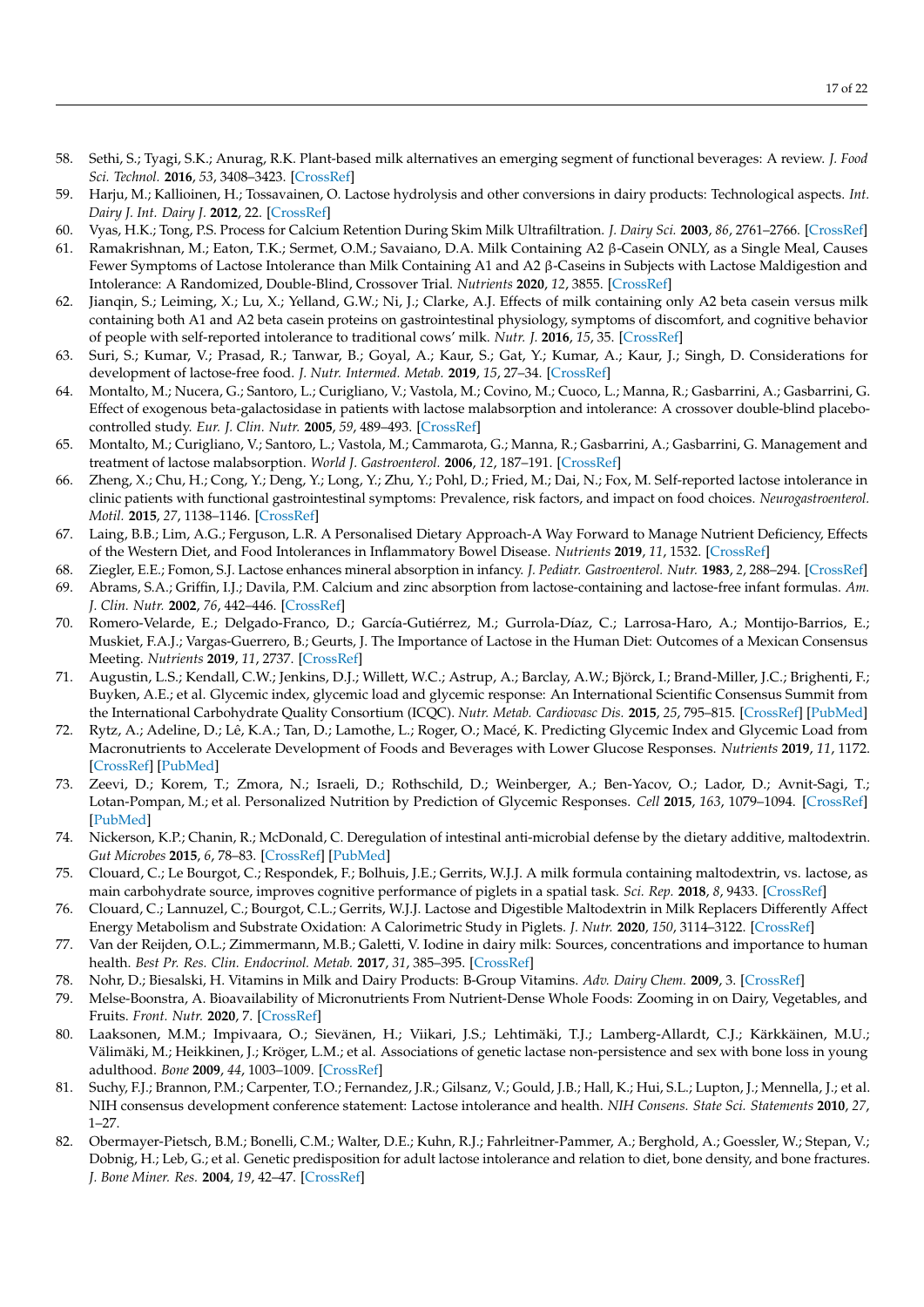- 83. Corazza, G.R.; Benati, G.; Di Sario, A.; Tarozzi, C.; Strocchi, A.; Passeri, M.; Gasbarrini, G. Lactose intolerance and bone mass in postmenopausal Italian women. *Br. J. Nutr.* **1995**, *73*, 479–487. [\[CrossRef\]](http://doi.org/10.1079/BJN19950050)
- <span id="page-17-0"></span>84. Hallkvist, O.M.; Johansson, J.; Nordström, A.; Nordström, P.; Hult, A. Dairy product intake and bone properties in 70-year-old men and women. *Arch. Osteoporos* **2018**, *13*, 9. [\[CrossRef\]](http://doi.org/10.1007/s11657-018-0420-1)
- <span id="page-17-1"></span>85. Hanzlik, R.P.; Fowler, S.C.; Fisher, D.H. Relative bioavailability of calcium from calcium formate, calcium citrate, and calcium carbonate. *J. Pharmacol. Exp. Ther.* **2005**, *313*, 1217–1222. [\[CrossRef\]](http://doi.org/10.1124/jpet.104.081893)
- <span id="page-17-2"></span>86. Cormick, G.; Belizán, J.M. Calcium Intake and Health. *Nutrients* **2019**, *11*, 1606. [\[CrossRef\]](http://doi.org/10.3390/nu11071606)
- <span id="page-17-3"></span>87. Khazai, N.; Judd, S.E.; Tangpricha, V. Calcium and vitamin D: Skeletal and extraskeletal health. *Curr. Rheumatol. Rep.* **2008**, *10*, 110–117. [\[CrossRef\]](http://doi.org/10.1007/s11926-008-0020-y)
- 88. Wasilewski, G.B.; Vervloet, M.G.; Schurgers, L.J. The Bone-Vasculature Axis: Calcium Supplementation and the Role of Vitamin K. *Front. Cardiovasc. Med.* **2019**, *6*, 6. [\[CrossRef\]](http://doi.org/10.3389/fcvm.2019.00006)
- <span id="page-17-4"></span>89. Calvez, J.; Poupin, N.; Chesneau, C.; Lassale, C.; Tomé, D. Protein intake, calcium balance and health consequences. *Eur. J. Clin. Nutr.* **2012**, *66*, 281–295. [\[CrossRef\]](http://doi.org/10.1038/ejcn.2011.196)
- <span id="page-17-5"></span>90. Alharbi, O.; El-Sohemy, A. Lactose Intolerance (LCT-13910C>T) Genotype Is Associated with Plasma 25-Hydroxyvitamin D Concentrations in Caucasians: A Mendelian Randomization Study. *J. Nutr.* **2017**, *147*, 1063–1069. [\[CrossRef\]](http://doi.org/10.3945/jn.116.246108)
- <span id="page-17-6"></span>91. Itkonen, S.T.; Erkkola, M.; Lamberg-Allardt, C.J.E. Vitamin D Fortification of Fluid Milk Products and Their Contribution to Vitamin D Intake and Vitamin D Status in Observational Studies—A Review. *Nutrients* **2018**, *10*, 1054. [\[CrossRef\]](http://doi.org/10.3390/nu10081054)
- <span id="page-17-7"></span>92. Polzonetti, V.; Pucciarelli, S.; Vincenzetti, S.; Polidori, P. Dietary Intake of Vitamin D from Dairy Products Reduces the Risk of Osteoporosis. *Nutrients* **2020**, *12*, 1743. [\[CrossRef\]](http://doi.org/10.3390/nu12061743) [\[PubMed\]](http://www.ncbi.nlm.nih.gov/pubmed/32532150)
- <span id="page-17-8"></span>93. Qin, L.Q.; Xu, J.Y.; Han, S.F.; Zhang, Z.L.; Zhao, Y.Y.; Szeto, I.M. Dairy consumption and risk of cardiovascular disease: An updated meta-analysis of prospective cohort studies. *Asia Pac. J. Clin. Nutr.* **2015**, *24*, 90–100. [\[CrossRef\]](http://doi.org/10.6133/apjcn.2015.24.1.09) [\[PubMed\]](http://www.ncbi.nlm.nih.gov/pubmed/25740747)
- <span id="page-17-9"></span>94. Dehghan, M.; Mente, A.; Rangarajan, S.; Sheridan, P.; Mohan, V.; Iqbal, R.; Gupta, R.; Lear, S.; Wentzel-Viljoen, E.; Avezum, A.; et al. Association of dairy intake with cardiovascular disease and mortality in 21 countries from five continents (PURE): A prospective cohort study. *Lancet* **2018**, *392*, 2288–2297. [\[CrossRef\]](http://doi.org/10.1016/S0140-6736(18)31812-9)
- <span id="page-17-10"></span>95. Alexander, D.D.; Bylsma, L.C.; Vargas, A.J.; Cohen, S.S.; Doucette, A.; Mohamed, M.; Irvin, S.R.; Miller, P.E.; Watson, H.; Fryzek, J.P. Dairy consumption and CVD: A systematic review and meta-analysis. *Br. J. Nutr.* **2016**, *115*, 737–750. [\[CrossRef\]](http://doi.org/10.1017/S0007114515005000) [\[PubMed\]](http://www.ncbi.nlm.nih.gov/pubmed/26786887)
- <span id="page-17-11"></span>96. Lamarche, B.; Givens, D.I.; Soedamah-Muthu, S.; Krauss, R.M.; Jakobsen, M.U.; Bischoff-Ferrari, H.A.; Pan, A.; Després, J.P. Does Milk Consumption Contribute to Cardiometabolic Health and Overall Diet Quality? *Can. J. Cardiol.* **2016**, *32*, 1026–1032. [\[CrossRef\]](http://doi.org/10.1016/j.cjca.2015.12.033) [\[PubMed\]](http://www.ncbi.nlm.nih.gov/pubmed/27118060)
- <span id="page-17-12"></span>97. Guo, J.; Givens, D.I.; Astrup, A.; Bakker, S.J.L.; Goossens, G.H.; Kratz, M.; Marette, A.; Pijl, H.; Soedamah-Muthu, S.S. The Impact of Dairy Products in the Development of Type 2 Diabetes: Where Does the Evidence Stand in 2019? *Adv. Nutr.* **2019**, *10*, 1066–1075. [\[CrossRef\]](http://doi.org/10.1093/advances/nmz050)
- 98. Brown-Riggs, C. Nutrition and Health Disparities: The Role of Dairy in Improving Minority Health Outcomes. *Int. J. Environ. Res. Public Health* **2015**, *13*, 28. [\[CrossRef\]](http://doi.org/10.3390/ijerph13010028)
- <span id="page-17-19"></span>99. Gille, D.; Schmid, A.; Walther, B.; Vergères, G. Fermented Food and Non-Communicable Chronic Diseases: A Review. *Nutrients* **2018**, *10*, 448. [\[CrossRef\]](http://doi.org/10.3390/nu10040448)
- <span id="page-17-13"></span>100. Szilagyi, A. Complex Interactions of Obesity, Dairy Food Intake and Genetics of Lactase. *J. Obes. Chronic Dis.* **2018**, 2. [\[CrossRef\]](http://doi.org/10.17756/jocd.2018-017)
- <span id="page-17-14"></span>101. Ji, J.; Sundquist, J.; Sundquist, K. Lactose intolerance and risk of lung, breast and ovarian cancers: Aetiological clues from a population-based study in Sweden. *Br. J. Cancer* **2015**, *112*, 149–152. [\[CrossRef\]](http://doi.org/10.1038/bjc.2014.544)
- <span id="page-17-15"></span>102. Grosso, G.; Bella, F.; Godos, J.; Sciacca, S.; Del Rio, D.; Ray, S.; Galvano, F.; Giovannucci, E.L. Possible role of diet in cancer: Systematic review and multiple meta-analyses of dietary patterns, lifestyle factors, and cancer risk. *Nutr. Rev.* **2017**, *75*, 405–419. [\[CrossRef\]](http://doi.org/10.1093/nutrit/nux012)
- <span id="page-17-16"></span>103. Aune, D.; Lau, R.; Chan, D.S.M.; Vieira, R.; Greenwood, D.C.; Kampman, E.; Norat, T. Dairy products and colorectal cancer risk: A systematic review and meta-analysis of cohort studies. *Ann. Oncol.* **2012**, *23*, 37–45. [\[CrossRef\]](http://doi.org/10.1093/annonc/mdr269)
- <span id="page-17-17"></span>104. Murphy, N.; Norat, T.; Ferrari, P.; Jenab, M.; Bueno-de-Mesquita, B.; Skeie, G.; Olsen, A.; Tjønneland, A.; Dahm, C.C.; Overvad, K.; et al. Consumption of dairy products and colorectal cancer in the European Prospective Investigation into Cancer and Nutrition (EPIC). *PLoS ONE* **2013**, *8*, e72715. [\[CrossRef\]](http://doi.org/10.1371/journal.pone.0072715) [\[PubMed\]](http://www.ncbi.nlm.nih.gov/pubmed/24023767)
- <span id="page-17-18"></span>105. Li, Q.; Hu, W.; Liu, W.X.; Zhao, L.Y.; Huang, D.; Liu, X.D.; Chan, H.; Zhang, Y.; Zeng, J.D.; Coker, O.O.; et al. Streptococcus thermophilus Inhibits Colorectal Tumorigenesis Through Secreting β-Galactosidase. *Gastroenterology* **2021**, *160*, 1179–1193.e1114. [\[CrossRef\]](http://doi.org/10.1053/j.gastro.2020.09.003)
- <span id="page-17-20"></span>106. Kaluza, J.; Komatsu, S.; Lauriola, M.; Harris, H.R.; Bergkvist, L.; Michaëlsson, K.; Wolk, A. Long-term consumption of nonfermented and fermented dairy products and risk of breast cancer by estrogen receptor status—Population-based prospective cohort study. *Clin. Nutr.* **2020**, *40*, 1966–1973. [\[CrossRef\]](http://doi.org/10.1016/j.clnu.2020.09.013)
- <span id="page-17-21"></span>107. Zhang, K.; Dai, H.; Liang, W.; Zhang, L.; Deng, Z. Fermented dairy foods intake and risk of cancer. *Int. J. Cancer* **2019**, *144*, 2099–2108. [\[CrossRef\]](http://doi.org/10.1002/ijc.31959)
- <span id="page-17-22"></span>108. Ito, M.; Kimura, M. Influence of Lactose on Faecal Microflora in Lactose Maldigestors. *Microb. Ecol. Health Dis.* **1993**, *6*, 73–76. [\[CrossRef\]](http://doi.org/10.3109/08910609309141564)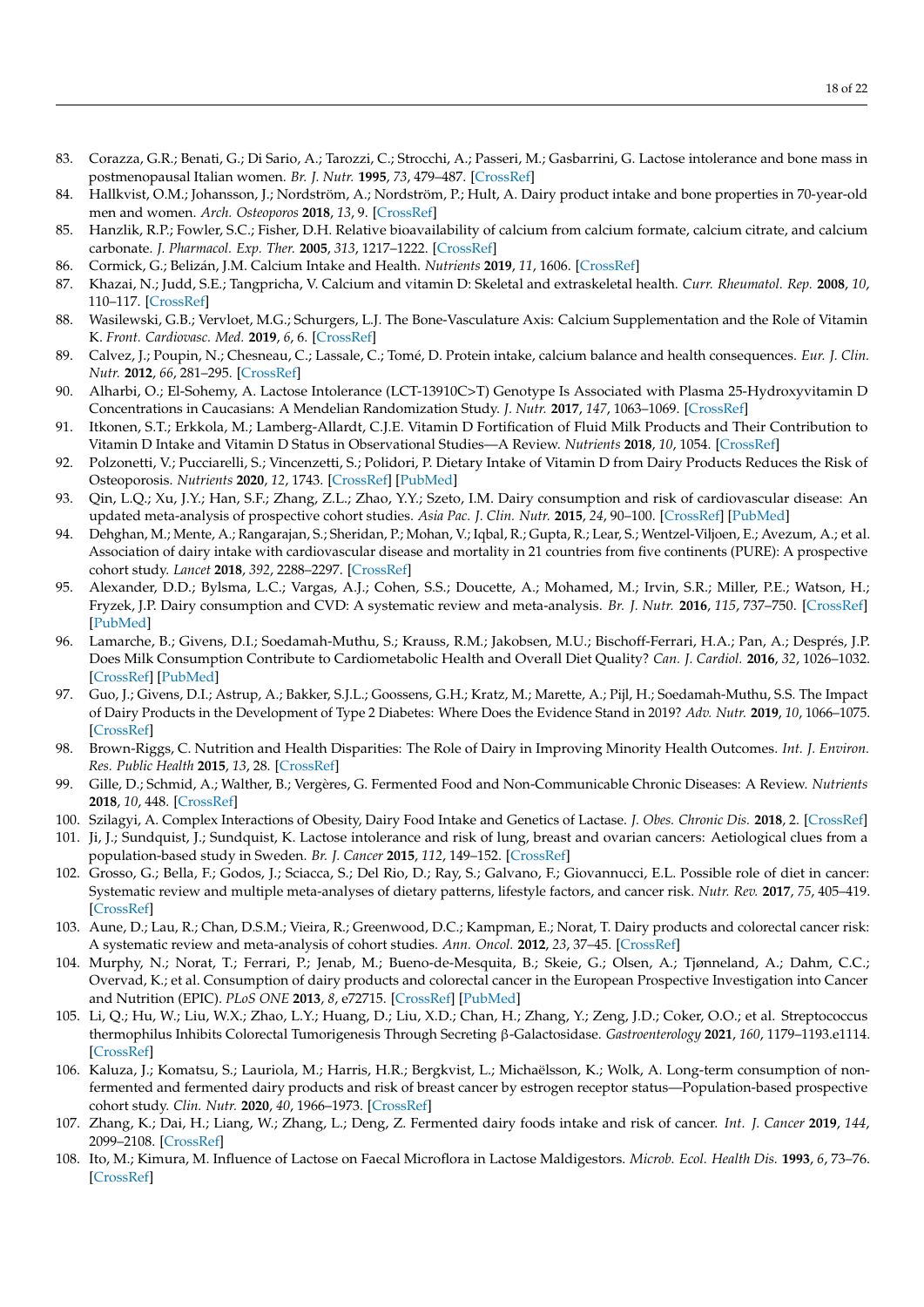- 109. He, T.; Priebe, M.G.; Zhong, Y.; Huang, C.; Harmsen, H.J.; Raangs, G.C.; Antoine, J.M.; Welling, G.W.; Vonk, R.J. Effects of yogurt
- and bifidobacteria supplementation on the colonic microbiota in lactose-intolerant subjects. *J. Appl. Microbiol.* **2008**, *104*, 595–604. [\[CrossRef\]](http://doi.org/10.1111/j.1365-2672.2007.03579.x)
- <span id="page-18-0"></span>110. Li, X.; Yin, J.; Zhu, Y.; Wang, X.; Hu, X.; Bao, W.; Huang, Y.; Chen, L.; Chen, S.; Yang, W.; et al. Effects of Whole Milk Supplementation on Gut Microbiota and Cardiometabolic Biomarkers in Subjects with and without Lactose Malabsorption. *Nutrients* **2018**, *10*, 1403. [\[CrossRef\]](http://doi.org/10.3390/nu10101403)
- <span id="page-18-1"></span>111. Szilagyi, A.; Shrier, I.; Heilpern, D.; Je, J.; Park, S.; Chong, G.; Lalonde, C.; Cote, L.F.; Lee, B. Differential impact of lactose/lactase phenotype on colonic microflora. *Can. J. Gastroenterol.* **2010**, *24*, 373–379. [\[CrossRef\]](http://doi.org/10.1155/2010/649312)
- <span id="page-18-2"></span>112. Szilagyi, A. Redefining lactose as a conditional prebiotic. *Can. J. Gastroenterol.* **2004**, *18*, 163–167. [\[CrossRef\]](http://doi.org/10.1155/2004/350732) [\[PubMed\]](http://www.ncbi.nlm.nih.gov/pubmed/15054489)
- <span id="page-18-3"></span>113. Hertzler, S.R.; Savaiano, D.A. Colonic adaptation to daily lactose feeding in lactose maldigesters reduces lactose intolerance. *Am. J. Clin. Nutr.* **1996**, *64*, 232–236. [\[CrossRef\]](http://doi.org/10.1093/ajcn/64.2.232) [\[PubMed\]](http://www.ncbi.nlm.nih.gov/pubmed/8694025)
- <span id="page-18-4"></span>114. Johnson, A.O.; Semenya, J.G.; Buchowski, M.S.; Enwonwu, C.O.; Scrimshaw, N.S. Adaptation of lactose maldigesters to continued milk intakes. *Am. J. Clin. Nutr.* **1993**, *58*, 879–881. [\[CrossRef\]](http://doi.org/10.1093/ajcn/58.6.879) [\[PubMed\]](http://www.ncbi.nlm.nih.gov/pubmed/8249871)
- <span id="page-18-5"></span>115. Ferguson, L.R.; De Caterina, R.; Görman, U.; Allayee, H.; Kohlmeier, M.; Prasad, C.; Choi, M.S.; Curi, R.; de Luis, D.A.; Gil, Á.; et al. Guide and Position of the International Society of Nutrigenetics/Nutrigenomics on Personalised Nutrition: Part 1—Fields of Precision Nutrition. *J. Nutr. Nutr.* **2016**, *9*, 12–27. [\[CrossRef\]](http://doi.org/10.1159/000445350) [\[PubMed\]](http://www.ncbi.nlm.nih.gov/pubmed/27169401)
- <span id="page-18-6"></span>116. Aruoma, O.I.; Hausman-Cohen, S.; Pizano, J.; Schmidt, M.A.; Minich, D.M.; Joffe, Y.; Brandhorst, S.; Evans, S.J.; Brady, D.M. Personalized Nutrition: Translating the Science of NutriGenomics Into Practice: Proceedings From the 2018 American College of Nutrition Meeting. *J. Am. Coll. Nutr.* **2019**, *38*, 287–301. [\[CrossRef\]](http://doi.org/10.1080/07315724.2019.1582980)
- <span id="page-18-7"></span>117. Anguita-Ruiz, A.; Aguilera, C.M.; Gil, Á. Genetics of Lactose Intolerance: An Updated Review and Online Interactive World Maps of Phenotype and Genotype Frequencies. *Nutrients* **2020**, *12*, 2689. [\[CrossRef\]](http://doi.org/10.3390/nu12092689)
- <span id="page-18-8"></span>118. Almon, R.; Engfeldt, P.; Tysk, C.; Sjöström, M.; Nilsson, T.K. Prevalence and trends in adult-type hypolactasia in different age cohorts in Central Sweden diagnosed by genotyping for the adult-type hypolactasia-linked LCT -13910C > T mutation. *Scand. J. Gastroenterol.* **2007**, *42*, 165–170. [\[CrossRef\]](http://doi.org/10.1080/00365520600825257)
- <span id="page-18-9"></span>119. Lember, M.; Torniainen, S.; Kull, M.; Kallikorm, R.; Saadla, P.; Rajasalu, T.; Komu, H.; Järvelä, I. Lactase non-persistence and milk consumption in Estonia. *World J. Gastroenterol.* **2006**, *12*, 7329–7331. [\[CrossRef\]](http://doi.org/10.3748/wjg.v12.i45.7329)
- <span id="page-18-10"></span>120. Imtiaz, F.; Savilahti, E.; Sarnesto, A.; Trabzuni, D.; Al-Kahtani, K.; Kagevi, I.; Rashed, M.S.; Meyer, B.F.; Järvelä, I. The T/G 13915 variant upstream of the lactase gene (LCT) is the founder allele of lactase persistence in an urban Saudi population. *J. Med. Genet.* **2007**, *44*, e89. [\[CrossRef\]](http://doi.org/10.1136/jmg.2007.051631)
- <span id="page-18-11"></span>121. Floris, M.; Cano, A.; Porru, L.; Addis, R.; Cambedda, A.; Idda, M.L.; Steri, M.; Ventura, C.; Maioli, M. Direct-to-Consumer Nutrigenetics Testing: An Overview. *Nutrients* **2020**, *12*, 566. [\[CrossRef\]](http://doi.org/10.3390/nu12020566)
- <span id="page-18-12"></span>122. Guasch-Ferré, M.; Dashti, H.S.; Merino, J. Nutritional Genomics and Direct-to-Consumer Genetic Testing: An Overview. *Adv. Nutr.* **2018**, *9*, 128–135. [\[CrossRef\]](http://doi.org/10.1093/advances/nmy001)
- <span id="page-18-13"></span>123. Marietta, C.; McGuire, A.L. Currents in contemporary ethics. Direct-to-consumer genetic testing: Is it the practice of medicine? *J. Law Med. Ethics* **2009**, *37*, 369–374. [\[CrossRef\]](http://doi.org/10.1111/j.1748-720X.2009.00380.x)
- <span id="page-18-14"></span>124. De, S.; Pietilä, A.M.; Iso-Touru, T.; Hopia, A.; Tahvonen, R.; Vähäkangas, K. Information Provided to Consumers about Direct-to-Consumer Nutrigenetic Testing. *Public Health Genom.* **2019**, *22*, 162–173. [\[CrossRef\]](http://doi.org/10.1159/000503977)
- <span id="page-18-15"></span>125. Nicklas, T.A.; Qu, H.; Hughes, S.O.; He, M.; Wagner, S.E.; Foushee, H.R.; Shewchuk, R.M. Self-perceived lactose intolerance results in lower intakes of calcium and dairy foods and is associated with hypertension and diabetes in adults. *Am. J. Clin. Nutr.* **2011**, *94*, 191–198. [\[CrossRef\]](http://doi.org/10.3945/ajcn.110.009860)
- <span id="page-18-16"></span>126. Kalokairinou, L.; Howard, H.; Slokenberga, S.; Fisher, E.; Thoeni, M.; Hartlev, M.; Hellemondt, R.; Juškevičius, J.; Kapelenska-Pregowska, J.; Kovac, P.; et al. Legislation of direct-to-consumer genetic testing in Europe: A fragmented regulatory landscape. *J. Community Genet.* **2018**, *9*, 1–16. [\[CrossRef\]](http://doi.org/10.1007/s12687-017-0344-2)
- <span id="page-18-17"></span>127. Tandy-Connor, S.; Guiltinan, J.; Krempely, K.; LaDuca, H.; Reineke, P.; Gutierrez, S.; Gray, P.; Tippin Davis, B. False-positive results released by direct-to-consumer genetic tests highlight the importance of clinical confirmation testing for appropriate patient care. *Genet. Med.* **2018**, *20*, 1515–1521. [\[CrossRef\]](http://doi.org/10.1038/gim.2018.38)
- <span id="page-18-18"></span>128. Labrie, V.; Buske, O.J.; Oh, E.; Jeremian, R.; Ptak, C.; Gasiūnas, G.; Maleckas, A.; Petereit, R.; Žvirbliene, A.; Adamonis, K.; et al. Lactase nonpersistence is directed by DNA-variation-dependent epigenetic aging. *Nat. Struct. Mol. Biol.* **2016**, *23*, 566–573. [\[CrossRef\]](http://doi.org/10.1038/nsmb.3227)
- <span id="page-18-19"></span>129. Leseva, M.N.; Grand, R.J.; Klett, H.; Boerries, M.; Busch, H.; Binder, A.M.; Michels, K.B. Differences in DNA Methylation and Functional Expression in Lactase Persistent and Non-persistent Individuals. *Sci. Rep.* **2018**, *8*, 5649. [\[CrossRef\]](http://doi.org/10.1038/s41598-018-23957-4)
- <span id="page-18-20"></span>130. Fukushima, A.; Goda, T.; Motohashi, Y.; Sakuma, K. The specific expression patterns of lactase, sucrase and calbindin-D9k in weaning rats are regulated at the transcriptional level. *J. Nutr. Sci. Vitam.* **2004**, *50*, 265–271. [\[CrossRef\]](http://doi.org/10.3177/jnsv.50.265)
- <span id="page-18-21"></span>131. Motohashi, Y.; Fukushima, A.; Kondo, T.; Sakuma, K. Lactase decline in weaning rats is regulated at the transcriptional level and not caused by termination of milk ingestion. *J. Nutr.* **1997**, *127*, 1737–1743. [\[CrossRef\]](http://doi.org/10.1093/jn/127.9.1737)
- <span id="page-18-22"></span>132. Rossi, M.; Maiuri, L.; Fusco, M.I.; Salvati, V.M.; Fuccio, A.; Auricchio, S.; Mantei, N.; Zecca, L.; Gloor, S.M.; Semenza, G. Lactase persistence versus decline in human adults: Multifactorial events are involved in down-regulation after weaning. *Gastroenterology* **1997**, *112*, 1506–1514. [\[CrossRef\]](http://doi.org/10.1016/S0016-5085(97)70031-3)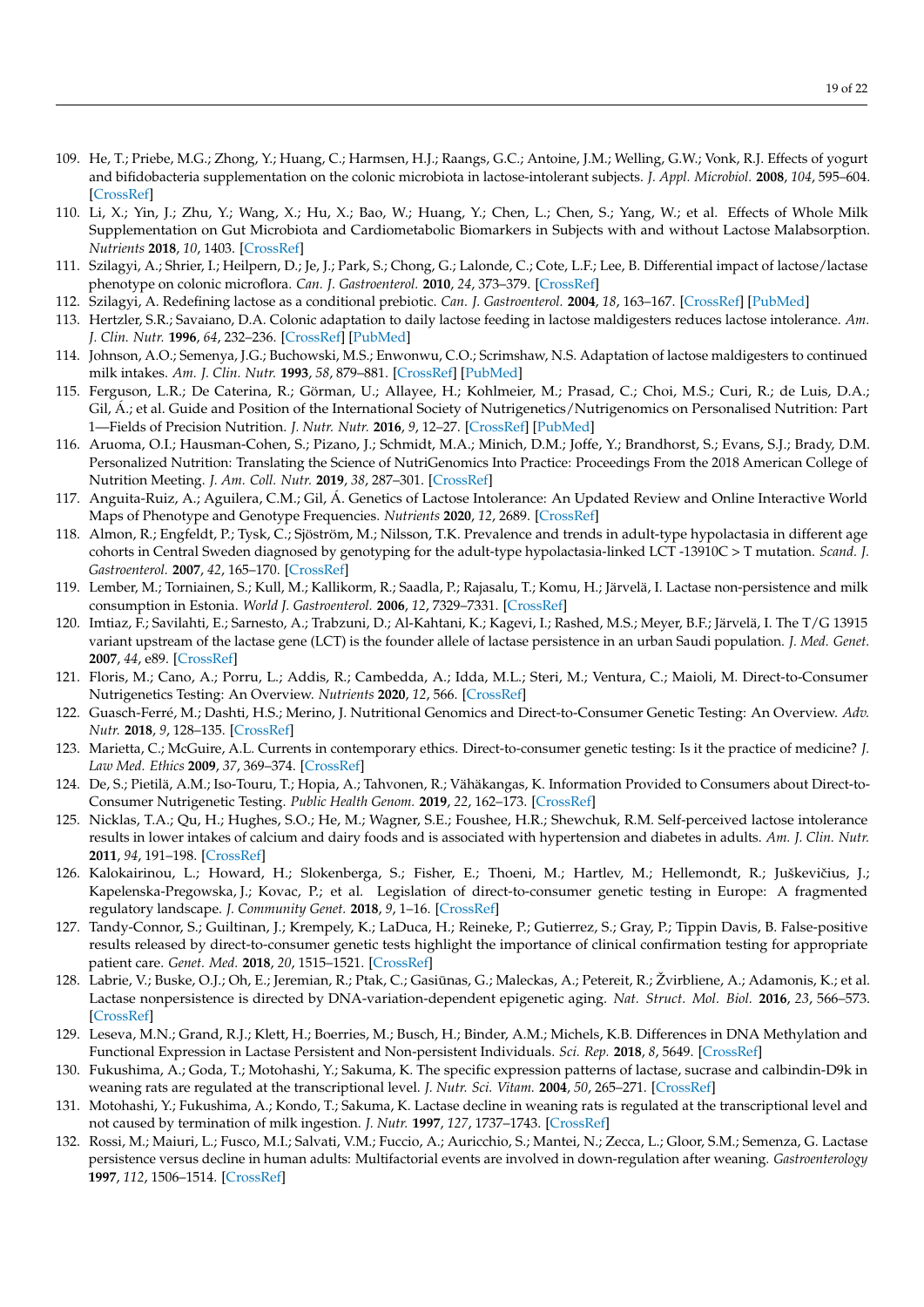- <span id="page-19-0"></span>133. Leeming, E.R.; Johnson, A.J.; Spector, T.D.; Le Roy, C.I. Effect of Diet on the Gut Microbiota: Rethinking Intervention Duration. *Nutrients* **2019**, *11*, 2862. [\[CrossRef\]](http://doi.org/10.3390/nu11122862) [\[PubMed\]](http://www.ncbi.nlm.nih.gov/pubmed/31766592)
- <span id="page-19-1"></span>134. Flint, H.J.; Scott, K.P.; Louis, P.; Duncan, S.H. The role of the gut microbiota in nutrition and health. *Nat. Rev. Gastroenterol. Hepatol.* **2012**, *9*, 577–589. [\[CrossRef\]](http://doi.org/10.1038/nrgastro.2012.156) [\[PubMed\]](http://www.ncbi.nlm.nih.gov/pubmed/22945443)
- <span id="page-19-2"></span>135. Das, B.; Nair, G.B. Homeostasis and dysbiosis of the gut microbiome in health and disease. *J. Biosci.* **2019**, *44*, 1–8. [\[CrossRef\]](http://doi.org/10.1007/s12038-019-9926-y)
- <span id="page-19-3"></span>136. Parada Venegas, D.; De la Fuente, M.K.; Landskron, G.; González, M.J.; Quera, R.; Dijkstra, G.; Harmsen, H.J.M.; Faber, K.N.; Hermoso, M.A. Short Chain Fatty Acids (SCFAs)-Mediated Gut Epithelial and Immune Regulation and Its Relevance for Inflammatory Bowel Diseases. *Front. Immunol.* **2019**, *10*, 277. [\[CrossRef\]](http://doi.org/10.3389/fimmu.2019.00277)
- <span id="page-19-4"></span>137. Holtug, K.; Clausen, M.R.; Hove, H.; Christiansen, J.; Mortensen, P.B. The colon in carbohydrate malabsorption: Short-chain fatty acids, pH, and osmotic diarrhoea. *Scand. J. Gastroenterol.* **1992**, *27*, 545–552. [\[CrossRef\]](http://doi.org/10.3109/00365529209000118)
- <span id="page-19-5"></span>138. Clausen, M.R.; Mortensen, P.B. Lactulose, disaccharides and colonic flora. Clinical consequences. *Drugs* **1997**, *53*, 930–942. [\[CrossRef\]](http://doi.org/10.2165/00003495-199753060-00003)
- <span id="page-19-6"></span>139. Zhong, Y.; Priebe, M.G.; Vonk, R.J.; Huang, C.Y.; Antoine, J.M.; He, T.; Harmsen, H.J.; Welling, G.W. The role of colonic microbiota in lactose intolerance. *Dig. Dis. Sci.* **2004**, *49*, 78–83. [\[CrossRef\]](http://doi.org/10.1023/B:DDAS.0000011606.96795.40)
- <span id="page-19-7"></span>140. Azcarate-Peril, M.A.; Ritter, A.J.; Savaiano, D.; Monteagudo-Mera, A.; Anderson, C.; Magness, S.T.; Klaenhammer, T.R. Impact of short-chain galactooligosaccharides on the gut microbiome of lactose-intolerant individuals. *Proc. Natl. Acad. Sci. USA* **2017**, *114*, E367–E375. [\[CrossRef\]](http://doi.org/10.1073/pnas.1606722113)
- <span id="page-19-8"></span>141. Arnold, J.W.; Simpson, J.B.; Roach, J.; Bruno-Barcena, J.M.; Azcarate-Peril, M.A. Prebiotics for Lactose Intolerance: Variability in Galacto-Oligosaccharide Utilization by Intestinal Lactobacillus rhamnosus. *Nutrients* **2018**, *10*, 1517. [\[CrossRef\]](http://doi.org/10.3390/nu10101517)
- <span id="page-19-9"></span>142. Jiang, T.; Mustapha, A.; Savaiano, D.A. Improvement of lactose digestion in humans by ingestion of unfermented milk containing Bifidobacterium longum. *J. Dairy Sci.* **1996**, *79*, 750–757. [\[CrossRef\]](http://doi.org/10.3168/jds.S0022-0302(96)76422-6)
- <span id="page-19-10"></span>143. Savaiano, D.A.; Ritter, A.J.; Klaenhammer, T.R.; James, G.M.; Longcore, A.T.; Chandler, J.R.; Walker, W.A.; Foyt, H.L. Improving lactose digestion and symptoms of lactose intolerance with a novel galacto-oligosaccharide (RP-G28): A randomized, double-blind clinical trial. *Nutr. J.* **2013**, *12*, 160. [\[CrossRef\]](http://doi.org/10.1186/1475-2891-12-160)
- <span id="page-19-11"></span>144. Leis, R.; de Castro, M.J.; de Lamas, C.; Picáns, R.; Couce, M.L. Effects of Prebiotic and Probiotic Supplementation on Lactase Deficiency and Lactose Intolerance: A Systematic Review of Controlled Trials. *Nutrients* **2020**, *12*, 1487. [\[CrossRef\]](http://doi.org/10.3390/nu12051487)
- <span id="page-19-12"></span>145. Oak, S.J.; Jha, R. The effects of probiotics in lactose intolerance: A systematic review. *Crit. Rev. Food Sci. Nutr.* **2019**, *59*, 1675–1683. [\[CrossRef\]](http://doi.org/10.1080/10408398.2018.1425977)
- <span id="page-19-13"></span>146. Gingold-Belfer, R.; Levy, S.; Layfer, O.; Pakanaev, L.; Niv, Y.; Dickman, R.; Perets, T.T. Use of a Novel Probiotic Formulation to Alleviate Lactose Intolerance Symptoms-a Pilot Study. *Probiotics Antimicrob. Proteins* **2020**, *12*, 112–118. [\[CrossRef\]](http://doi.org/10.1007/s12602-018-9507-7)
- <span id="page-19-14"></span>147. Ulaszewska, M.M.; Weinert, C.H.; Trimigno, A.; Portmann, R.; Andres Lacueva, C.; Badertscher, R.; Brennan, L.; Brunius, C.; Bub, A.; Capozzi, F.; et al. Nutrimetabolomics: An Integrative Action for Metabolomic Analyses in Human Nutritional Studies. *Mol. Nutr. Food Res.* **2019**, *63*, e1800384. [\[CrossRef\]](http://doi.org/10.1002/mnfr.201800384)
- <span id="page-19-15"></span>148. O'Gorman, A.; Gibbons, H.; Brennan, L. Metabolomics in the identification of biomarkers of dietary intake. *Comput. Struct. Biotechnol. J.* **2013**, *4*, e201301004. [\[CrossRef\]](http://doi.org/10.5936/csbj.201301004)
- <span id="page-19-16"></span>149. Pimentel, G.; Burton, K.J.; Rosikiewicz, M.; Freiburghaus, C.; von Ah, U.; Münger, L.H.; Pralong, F.P.; Vionnet, N.; Greub, G.; Badertscher, R.; et al. Blood lactose after dairy product intake in healthy men. *Br. J. Nutr.* **2017**, *118*, 1070–1077. [\[CrossRef\]](http://doi.org/10.1017/S0007114517003245)
- <span id="page-19-17"></span>150. Koulman, A.; Volmer, D.A. Perspectives for Metabolomics in Human Nutrition: An Overview. *Nutr. Bull.* **2008**, *33*, 324–330. [\[CrossRef\]](http://doi.org/10.1111/j.1467-3010.2008.00733.x)
- <span id="page-19-18"></span>151. Pimentel, G.; Burnand, D.; Münger, L.H.; Pralong, F.P.; Vionnet, N.; Portmann, R.; Vergères, G. Identification of Milk and Cheese Intake Biomarkers in Healthy Adults Reveals High Interindividual Variability of Lewis System–Related Oligosaccharides. *J. Nutr.* **2020**, *150*, 1058–1067. [\[CrossRef\]](http://doi.org/10.1093/jn/nxaa029)
- <span id="page-19-19"></span>152. Vionnet, N.; Münger, L.H.; Freiburghaus, C.; Burton, K.J.; Pimentel, G.; Pralong, F.P.; Badertscher, R.; Vergères, G. Assessment of lactase activity in humans by measurement of galactitol and galactonate in serum and urine after milk intake. *Am. J. Clin. Nutr.* **2019**, *109*, 470–477. [\[CrossRef\]](http://doi.org/10.1093/ajcn/nqy296) [\[PubMed\]](http://www.ncbi.nlm.nih.gov/pubmed/30721917)
- <span id="page-19-20"></span>153. Clish, C.B. Metabolomics: An emerging but powerful tool for precision medicine. *Cold Spring Harb Mol. Case Stud.* **2015**, *1*, a000588. [\[CrossRef\]](http://doi.org/10.1101/mcs.a000588) [\[PubMed\]](http://www.ncbi.nlm.nih.gov/pubmed/27148576)
- <span id="page-19-21"></span>154. Tebani, A.; Bekri, S. Paving the Way to Precision Nutrition Through Metabolomics. *Front. Nutr.* **2019**, *6*, 41. [\[CrossRef\]](http://doi.org/10.3389/fnut.2019.00041) [\[PubMed\]](http://www.ncbi.nlm.nih.gov/pubmed/31024923)
- <span id="page-19-22"></span>155. Pimentel, G.; Burton, K.J.; von Ah, U.; Butikofer, U.; Pralong, F.P.; Vionnet, N.; Portmann, R.; Vergeres, G. Metabolic Footprinting of Fermented Milk Consumption in Serum of Healthy Men. *J. Nutr.* **2018**, *148*, 851–860. [\[CrossRef\]](http://doi.org/10.1093/jn/nxy053) [\[PubMed\]](http://www.ncbi.nlm.nih.gov/pubmed/29788433)
- <span id="page-19-23"></span>156. Kalache, A.; de Hoogh, A.I.; Howlett, S.E.; Kennedy, B.; Eggersdorfer, M.; Marsman, D.S.; Shao, A.; Griffiths, J.C. Nutrition interventions for healthy ageing across the lifespan: A conference report. *Eur. J. Nutr.* **2019**, *58*, 1–11. [\[CrossRef\]](http://doi.org/10.1007/s00394-019-02027-z)
- <span id="page-19-24"></span>157. Authority, E.F.S. Dietary Reference Values for nutrients Summary report. *EFSA Supporting Publ.* **2017**, *14*, e15121E. [\[CrossRef\]](http://doi.org/10.2903/sp.efsa.2017.e15121)
- <span id="page-19-25"></span>158. Mathers, J.C. Paving the way to better population health through personalised nutrition. *EFSA J.* **2019**, *17*, e170713. [\[CrossRef\]](http://doi.org/10.2903/j.efsa.2019.e170713)
- <span id="page-19-26"></span>159. Dwyer, J. Dietary Reference Intakes (DRIs): Concepts and Implementation. In *Encyclopedia of Gastroenterology*; Johnson, L.R., Ed.; Elsevier: New York, NY, USA, 2004; pp. 613–623. [\[CrossRef\]](http://doi.org/10.1016/B0-12-386860-2/00613-4)
- <span id="page-19-27"></span>160. Huth, P.J.; DiRienzo, D.B.; Miller, G.D. Major Scientific Advances with Dairy Foods in Nutrition and Health. *J. Dairy Sci.* **2006**, *89*, 1207–1221. [\[CrossRef\]](http://doi.org/10.3168/jds.S0022-0302(06)72190-7)
- <span id="page-19-28"></span>161. Department of Health. *Dietary Reference Values: A Guide*; H.M. Stationery Office: London, UK, 1991.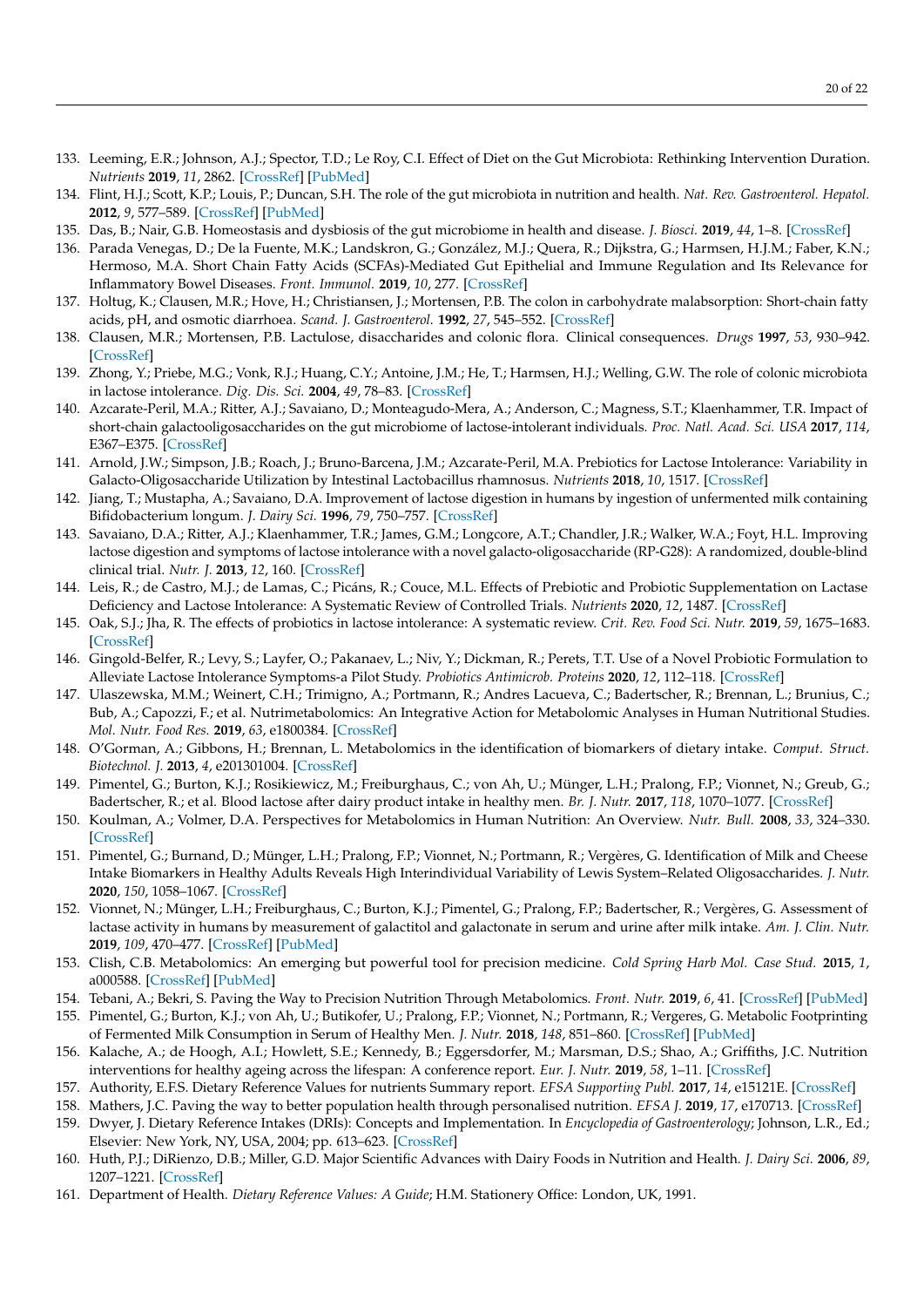- <span id="page-20-0"></span>162. Mutch, D.M.; Wahli, W.; Williamson, G. Nutrigenomics and nutrigenetics: The emerging faces of nutrition. *FASEB J.* **2005**, *19*, 1602–1616. [\[CrossRef\]](http://doi.org/10.1096/fj.05-3911rev)
- <span id="page-20-1"></span>163. Gaboon, N.E.A. Nutritional genomics and personalized diet. *Egypt. J. Med. Hum. Genet.* **2011**, *12*, 1–7. [\[CrossRef\]](http://doi.org/10.1016/j.ejmhg.2011.02.001)
- <span id="page-20-2"></span>164. Gorduza, E.V.; Indrei, L.L.; Gorduza, V.M. Nutrigenomics in postgenomic era. *Rev. Med. Chir Soc. Med. Nat. Iasi* **2008**, *112*, 152–164.
- <span id="page-20-3"></span>165. Beckett, E.; Jones, P.; Veysey, M.; Lucock, M. Nutrigenetics—Personalized Nutrition in the Genetic Age. *Explor. Res. Hypothesis Med.* **2017**, *2*, 1–8. [\[CrossRef\]](http://doi.org/10.14218/ERHM.2017.00027)
- <span id="page-20-4"></span>166. Kanter, M.; Desrosiers, A. Personalized Wellness Past and Future: Will the Science and Technology Coevolve? *Nutr. Today* **2019**, *54*, 174–181. [\[CrossRef\]](http://doi.org/10.1097/NT.0000000000000354)
- <span id="page-20-5"></span>167. Celis-Morales, C.; Marsaux, C.F.; Livingstone, K.M.; Navas-Carretero, S.; San-Cristobal, R.; Fallaize, R.; Macready, A.L.; O'Donovan, C.; Woolhead, C.; Forster, H.; et al. Can genetic-based advice help you lose weight? Findings from the Food4Me European randomized controlled trial. *Am. J. Clin. Nutr.* **2017**, *105*, 1204–1213. [\[CrossRef\]](http://doi.org/10.3945/ajcn.116.145680)
- <span id="page-20-6"></span>168. Ghvanidze, S.; Velikova, N.; Dodd, T.; Wilna, O.-T. Consumers' environmental and ethical consciousness and the use of the related food products information: The role of perceived consumer effectiveness. *Appetite* **2016**, *107*, 311–322. [\[CrossRef\]](http://doi.org/10.1016/j.appet.2016.08.097)
- <span id="page-20-7"></span>169. Sanchez-Sabate, R.; Sabaté, J. Consumer Attitudes Towards Environmental Concerns of Meat Consumption: A Systematic Review. *Int. J. Environ. Res. Public Health* **2019**, *16*, 1220. [\[CrossRef\]](http://doi.org/10.3390/ijerph16071220)
- <span id="page-20-8"></span>170. Roosen, J.; Bruhn, M.; Mecking, R.A.; Drescher, L.S. Consumer demand for personalized nutrition and functional food. *Int. J. Vitam. Nutr. Res.* **2008**, *78*, 269–274. [\[CrossRef\]](http://doi.org/10.1024/0300-9831.78.6.269)
- <span id="page-20-9"></span>171. Vallée Marcotte, B.; Cormier, H.; Garneau, V.; Robitaille, J.; Desroches, S.; Vohl, M.C. Current knowledge and interest of French Canadians regarding nutrigenetics. *Genes Nutr.* **2019**, *14*, 5. [\[CrossRef\]](http://doi.org/10.1186/s12263-019-0629-7)
- <span id="page-20-10"></span>172. Chaudhary, N.; Kumar, V.; Sangwan, P.; Pant, N.C.; Saxena, A.; Joshi, S.; Yadav, A.N. Personalized Nutrition and -Omics. *Compr. Foodomics* **2021**, 495–507. [\[CrossRef\]](http://doi.org/10.1016/B978-0-08-100596-5.22880-1)
- <span id="page-20-11"></span>173. Ghosh, D. Future perspectives of nutrigenomics foods: Benefits vs. risks. *Indian J. Biochem. Biophys.* **2009**, *46*, 31–36.
- <span id="page-20-12"></span>174. Chetty, R.; Stepner, M.; Abraham, S.; Lin, S.; Scuderi, B.; Turner, N.; Bergeron, A.; Cutler, D. The Association Between Income and Life Expectancy in the United States, 2001–2014. *JAMA* **2016**, *315*, 1750–1766. [\[CrossRef\]](http://doi.org/10.1001/jama.2016.4226) [\[PubMed\]](http://www.ncbi.nlm.nih.gov/pubmed/27063997)
- <span id="page-20-13"></span>175. Adams, S.H.; Anthony, J.C.; Carvajal, R.; Chae, L.; Khoo, C.S.H.; Latulippe, M.E.; Matusheski, N.V.; McClung, H.L.; Rozga, M.; Schmid, C.H.; et al. Perspective: Guiding Principles for the Implementation of Personalized Nutrition Approaches That Benefit Health and Function. *Adv. Nutr.* **2019**, *11*, 25–34. [\[CrossRef\]](http://doi.org/10.1093/advances/nmz086) [\[PubMed\]](http://www.ncbi.nlm.nih.gov/pubmed/31504115)
- <span id="page-20-14"></span>176. Sorrenti, V.; Caudullo, G.; Lucignano, F.; Fortinguerra, S.; Zusso, M.; Giusti, P.; Buriani, A. Chapter Eighteen—Personalized sports nutrition: Role of nutrients in athletic performance. In *Sports, Exercise, and Nutritional Genomics*; Barh, D., Ahmetov, I.I., Eds.; Academic Press: Cambridge, MA, USA, 2019; pp. 411–431. [\[CrossRef\]](http://doi.org/10.1016/B978-0-12-816193-7.00018-X)
- <span id="page-20-15"></span>177. Ong, M.L.; Lin, X.; Holbrook, J.D. Measuring epigenetics as the mediator of gene/environment interactions in DOHaD. *J. Dev. Orig. Health Dis.* **2015**, *6*, 10–16. [\[CrossRef\]](http://doi.org/10.1017/S2040174414000506) [\[PubMed\]](http://www.ncbi.nlm.nih.gov/pubmed/25315715)
- <span id="page-20-16"></span>178. Picó, C.; Serra, F.; Rodríguez, A.M.; Keijer, J.; Palou, A. Biomarkers of Nutrition and Health: New Tools for New Approaches. *Nutrients* **2019**, *11*, 1092. [\[CrossRef\]](http://doi.org/10.3390/nu11051092)
- <span id="page-20-17"></span>179. Kang, J.X. Identification of Metabolic Biomarkers for Personalized Nutrition. *Lifestyle Genom.* **2012**, *5*, 1–2. [\[CrossRef\]](http://doi.org/10.1159/000342702)
- <span id="page-20-18"></span>180. Shrestha, A.; Barnett, M.P.G.; Perry, J.K.; Cameron-Smith, D.; Milan, A.M. Evaluation of breath, plasma, and urinary markers of lactose malabsorption to diagnose lactase non-persistence following lactose or milk ingestion. *BMC Gastroenterol.* **2020**, *20*, 204. [\[CrossRef\]](http://doi.org/10.1186/s12876-020-01352-6)
- <span id="page-20-19"></span>181. Lillie, E.O.; Patay, B.; Diamant, J.; Issell, B.; Topol, E.J.; Schork, N.J. The n-of-1 clinical trial: The ultimate strategy for individualizing medicine? *Pers. Med.* **2011**, *8*, 161–173. [\[CrossRef\]](http://doi.org/10.2217/pme.11.7)
- <span id="page-20-20"></span>182. Fassio, F.; Facioni, M.S.; Guagnini, F. Lactose Maldigestion, Malabsorption, and Intolerance: A Comprehensive Review with a Focus on Current Management and Future Perspectives. *Nutrients* **2018**, *10*, 1599. [\[CrossRef\]](http://doi.org/10.3390/nu10111599)
- <span id="page-20-21"></span>183. EFSA Panel on Dietetic Products, Nutrition and Allergies. Scientific Opinion on lactose thresholds in lactose intolerance and galactosaemia. *EFSA J.* **2010**, *8*, 1777. [\[CrossRef\]](http://doi.org/10.2903/j.efsa.2010.1777)
- <span id="page-20-22"></span>184. Röttger-Wirtz, S.; De Boer, A. Personalised Nutrition: The EU's Fragmented Legal Landscape and the Overlooked Implications of EU Food Law. *Eur. J. Risk Regul.* **2020**, 1–24. [\[CrossRef\]](http://doi.org/10.1017/err.2020.79)
- <span id="page-20-23"></span>185. Nordström, K.; Goossens, J. Personalized Nutrition and Social Justice: Ethical Considerations Within Four Future Scenarios Applying the Perspective of Nussbaum's Capabilities Approach. *J. Agric. Environ. Ethics* **2016**, *29*, 5–22. [\[CrossRef\]](http://doi.org/10.1007/s10806-015-9589-0)
- <span id="page-20-24"></span>186. Wiley, A.S. "Drink Milk for Fitness": The Cultural Politics of Human Biological Variation and Milk Consumption in the United States. *Am. Anthropol.* **2004**, *106*, 506–517. [\[CrossRef\]](http://doi.org/10.1525/aa.2004.106.3.506)
- <span id="page-20-25"></span>187. Casellas, F.; Aparici, A.; Pérez, M.J.; Rodríguez, P. Perception of lactose intolerance impairs health-related quality of life. *Eur. J. Clin. Nutr.* **2016**, *70*, 1068–1072. [\[CrossRef\]](http://doi.org/10.1038/ejcn.2016.80)
- <span id="page-20-26"></span>188. Ledochowski, M.; Sperner-Unterweger, B.; Fuchs, D. Lactose malabsorption is associated with early signs of mental depression in females: A preliminary report. *Dig. Dis. Sci.* **1998**, *43*, 2513–2517. [\[CrossRef\]](http://doi.org/10.1023/A:1026654820461)